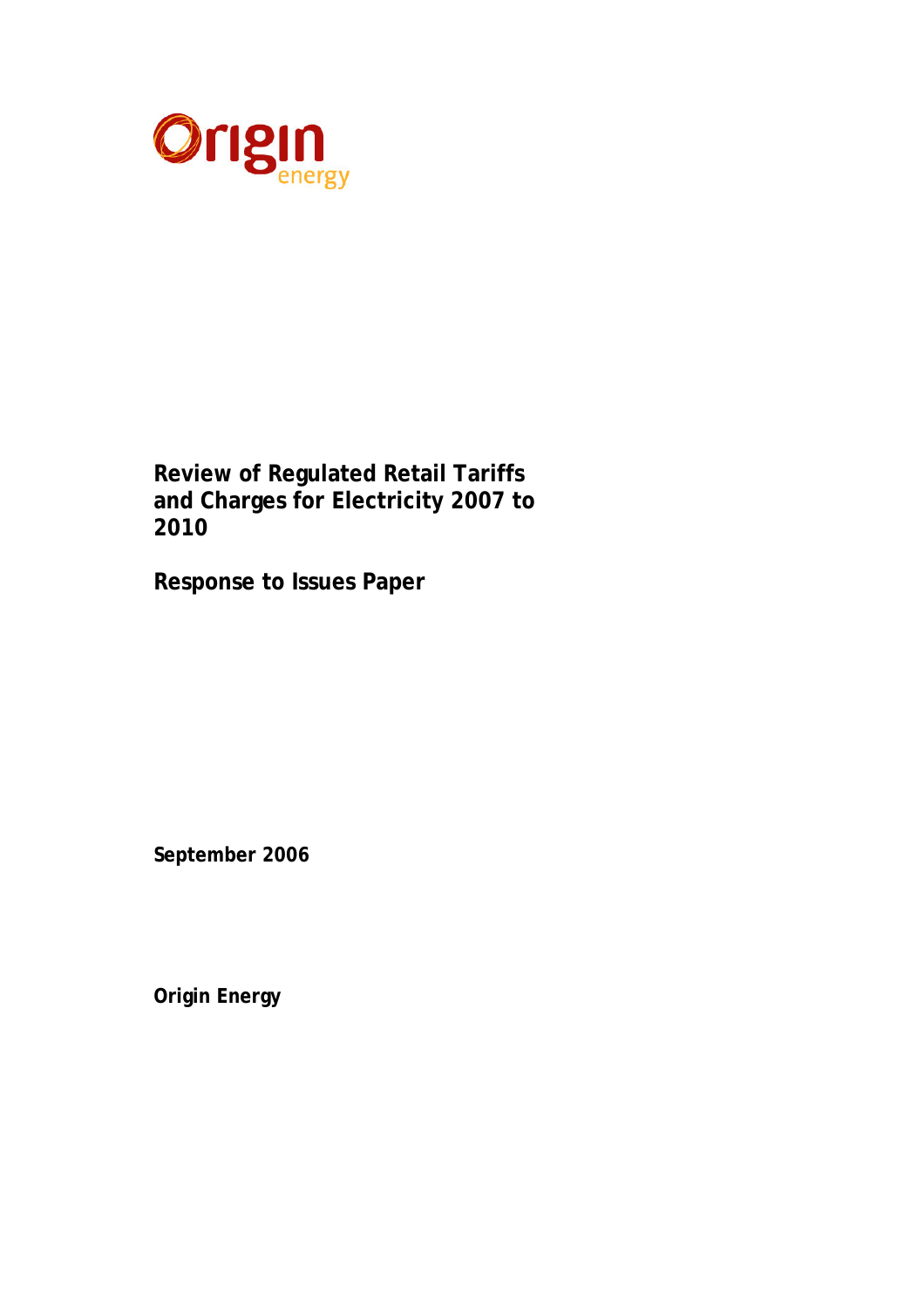# **Contents**

| 1 <sub>1</sub> |                                             |                                                       |  |  |  |
|----------------|---------------------------------------------|-------------------------------------------------------|--|--|--|
| 2.             |                                             |                                                       |  |  |  |
|                | 2.1                                         | NSW Government's decision to phase out ETEF 3         |  |  |  |
|                | 2.2                                         | COAG endorsement of MCE's agenda to phase out retail  |  |  |  |
|                | 2.3                                         | COAG's agreement to roll out time-of-use meters  7    |  |  |  |
| 3.             | Form of regulation and price constraints 10 |                                                       |  |  |  |
|                | 3.1                                         | Broad options for the form of regulation 10           |  |  |  |
|                | 3.2                                         |                                                       |  |  |  |
|                | 3.3                                         |                                                       |  |  |  |
| 4.             |                                             |                                                       |  |  |  |
|                | 4.1                                         | Long run marginal cost of electricity generation 15   |  |  |  |
|                | 4.2                                         | Hedging, risk management and transactions costs 16    |  |  |  |
|                | 4.3                                         | Mass market new entrant retail operating costs 17     |  |  |  |
|                | 4.4                                         | Mass market new entrant retail margin18               |  |  |  |
|                | 4.5                                         |                                                       |  |  |  |
|                | 4.6                                         | Cost of compliance with green energy obligations 19   |  |  |  |
|                | 4.7                                         |                                                       |  |  |  |
|                | 4.8                                         |                                                       |  |  |  |
|                | 4.9                                         | Optional Green Power component to all new (or moving) |  |  |  |
|                | 4.10                                        | Mechanism to capture costs of new schemes20           |  |  |  |
| 5.             |                                             |                                                       |  |  |  |
|                | 5.1                                         |                                                       |  |  |  |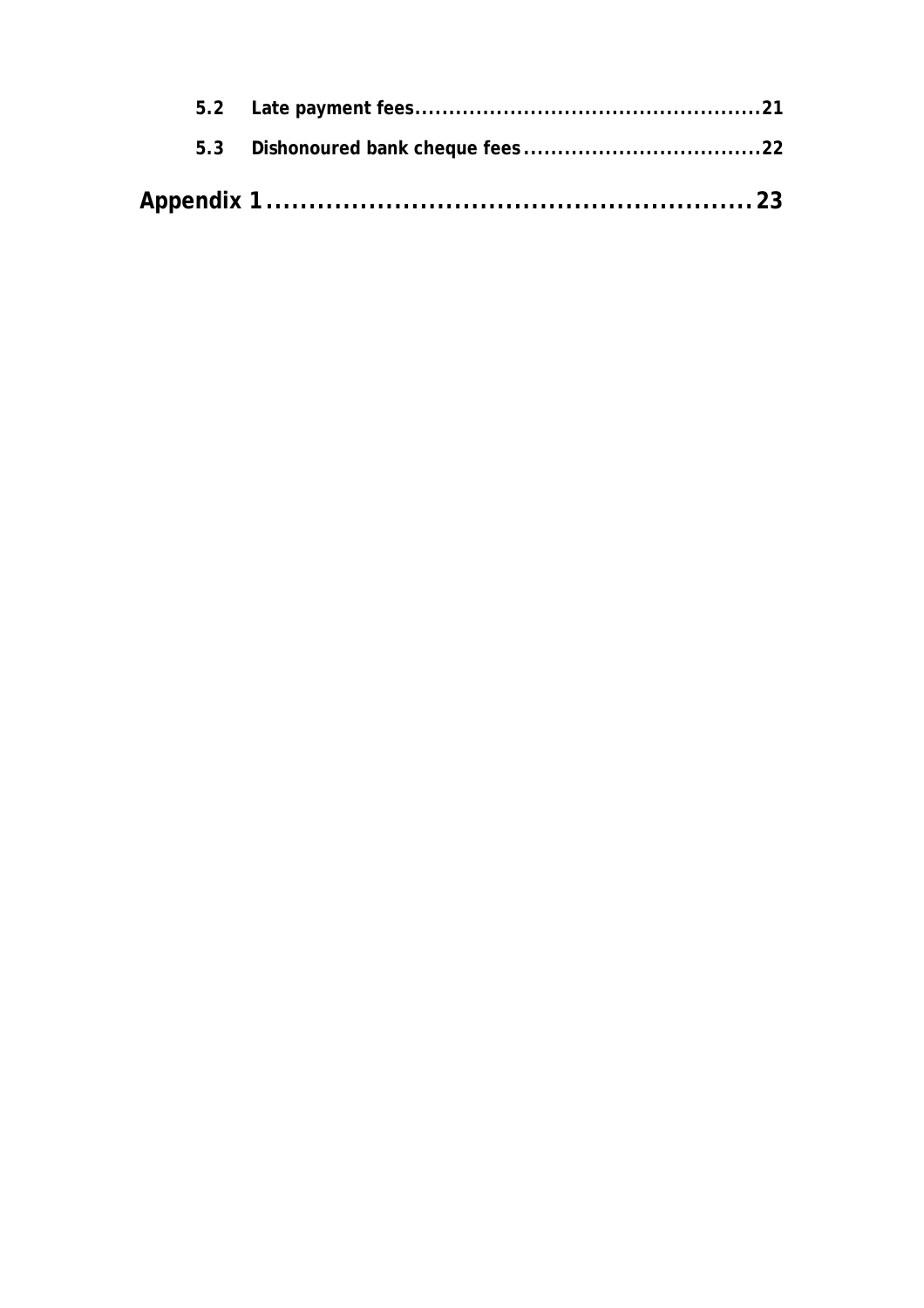# **1. Executive Summary**

Origin Energy Limited (Origin) welcomes this opportunity to comment on IPART's (the Tribunal's) issues paper addressing matters associated with the review of regulated tariffs and charges for electricity.

Origin supports the objectives of the review as detailed in the Terms of Reference (page 30 of the Tribunal's issues paper), in particular the setting of regulated retail tariffs reflecting:

- mass market new entrant retail costs and margin;
- full recovery of distribution and transmission network use of system charges;
- the move to cost reflectivity of tariffs by 2010;
- the changes to energy procurement costs and forecasting activities associated with the removal of the Electricity Tariff Equalisation Fund (ETEF); and
- The need to take account of the impact of the Tribunal's decision on demand management.

As a new entrant in the NSW mass market, Origin has a strong interest in the outcome of the Tribunal's determination. The level of regulated retail prices established for the determination 2007-2010 will have a significant impact on the degree of electricity retail market competition over this period. The Tribunal has the opportunity to align regulated retail prices that reflect the costs and risks confronting new competitors in the NSW market and harmonise its determination with those jurisdictions that have experienced significant customer churn.

| <b>Section</b> | <b>Issue</b>                                                                 | Origin's position                                                                                                                                                                                                                                                                                                                                                                        |
|----------------|------------------------------------------------------------------------------|------------------------------------------------------------------------------------------------------------------------------------------------------------------------------------------------------------------------------------------------------------------------------------------------------------------------------------------------------------------------------------------|
| 2.1            | Phase out of ETEF                                                            | Cessation of ETEF assumed to take place from 1 July<br>2007.                                                                                                                                                                                                                                                                                                                             |
| 2.2            | Extent of<br>competition with the<br>NSW market                              | Determination should recognise that the level of<br>competition historically has been significantly<br>influenced by the level of regulated pricing applying to<br>standard contracts.                                                                                                                                                                                                   |
| 2.3            | Accommodation of<br>advanced metering                                        | Ensure that scope of regulated prices accommodate<br>innovative pricing approaches. Moreover (but outside<br>the scope of the current review) ensure that<br>objectives and basis for rolling out meters is clear to<br>all market participants.                                                                                                                                         |
| 3.1            | Form of regulation,<br>Weighted average<br>price cap and "Opt<br>out" tariff | Origin supports the retention of the $N + R$ approach.<br>The weighted average price cap (WAPC) should be<br>applied only to the 'R' component of regulated retail<br>tariffs.                                                                                                                                                                                                           |
|                |                                                                              | We note the Tribunal's deliberations regarding an opt<br>out tariff and believe this is worthy of further<br>consideration, particularly to address the issue of<br>obsolete tariffs.                                                                                                                                                                                                    |
| 3.2            | Limiting increases to<br>customers' bills and<br>to individual tariffs       | We do not support the limitation of customer bills or<br>increases in individual tariffs as this approach has not<br>succeeded in achieving cost reflectivity over the<br>current determination. Limiting increases for<br>customers will detract from the objective of achieving<br>cost reflectivity by 2010 as outlined in the Terms of<br>Reference to the Tribunal's investigation. |

Origin's position on key elements of the issues paper are summarised in the table below: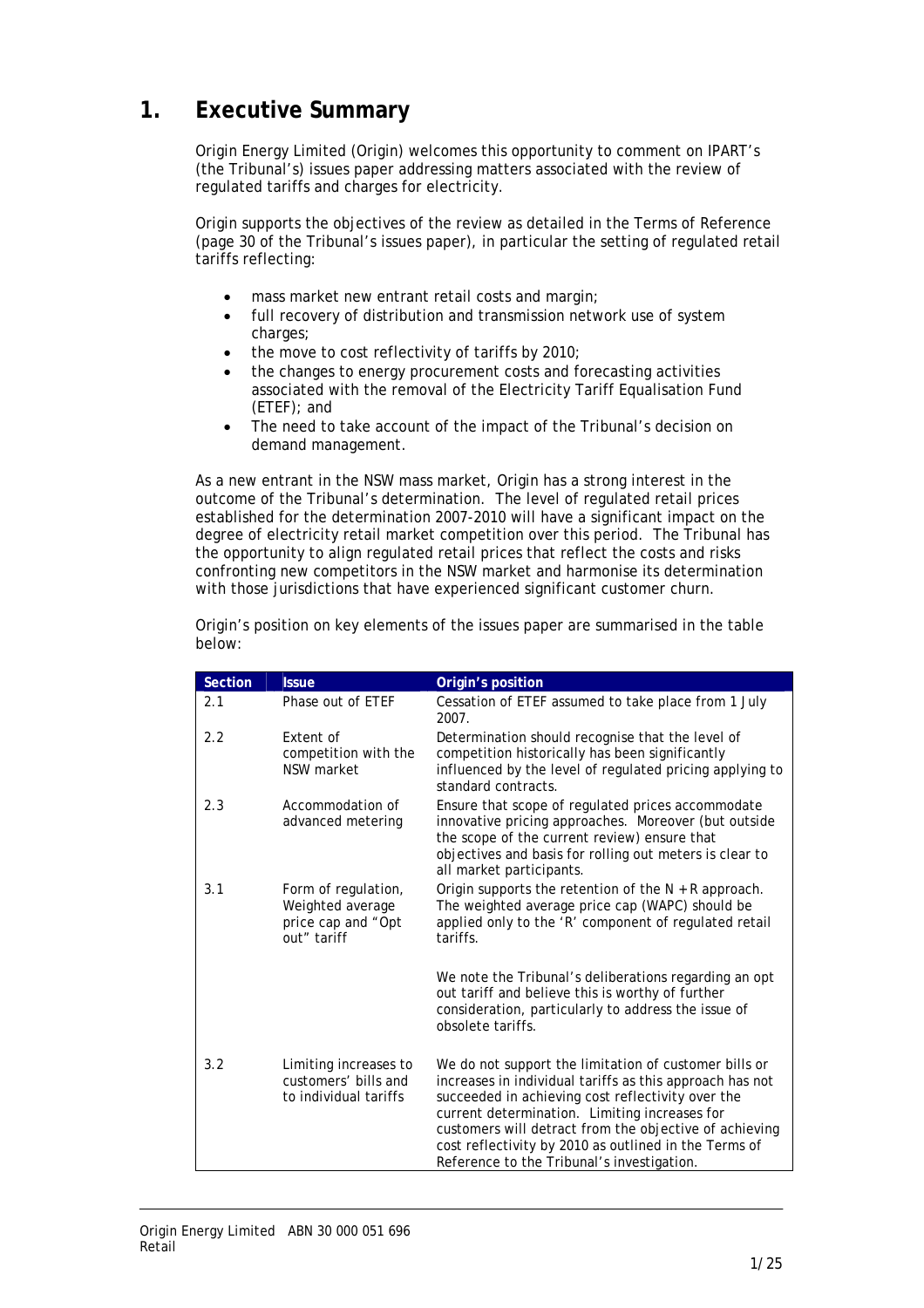| Section                             | <b>Issue</b>                                          | Origin's position                                                                                                                                                                                                                                                                                                                                                                                       |
|-------------------------------------|-------------------------------------------------------|---------------------------------------------------------------------------------------------------------------------------------------------------------------------------------------------------------------------------------------------------------------------------------------------------------------------------------------------------------------------------------------------------------|
| 4.1                                 | The LRMC of<br>electricity generation                 | Origin believes that if augmented and compared with<br>other available methodologies, the efficient LRMC of<br>new generation is an appropriate mechanism to<br>determine the energy component of regulated retail<br>tariffs.                                                                                                                                                                          |
| 4.2                                 | Hedging, risk<br>management and<br>transactions costs | The Tribunal needs to recognise hedge mismatch costs<br>and load profile variation across incumbent retailers<br>former franchise areas in determining efficient<br>hedging approaches. Wholesale energy component of<br>regulated retail tariffs should reflect the LRMC of<br>efficient combinations of plant required to meet<br>regulated customer profile shapes in each former<br>franchise area. |
| 4.3                                 | Mass market new<br>entrant retail<br>operating costs  | Origin supports the need to recognise new entrant<br>acquisition costs, scale economies and additional<br>marketing costs to encourage customers to consider<br>negotiated contracts in a market characterised by low<br>engagement.                                                                                                                                                                    |
| 4.4                                 | Mass market new<br>entrant retail margin              | New entrant mass market retail margins needs to<br>support the risks of operating in the NSW market. The<br>approach taken in the previous determination to set<br>retail margins for standard retailers has contributed to<br>the limited level of competition in NSW to date.                                                                                                                         |
| 4.5, 4.6,<br>4.7, 4.8,<br>4.9, 4.10 | Pass through items<br>and additional costs            | Network charges should be passed through directly and<br>included only in the 'N' component of regulated tariffs<br>without the application of side constraints. Energy<br>losses, the cost of greenhouse gas abatement schemes,<br>market fees and the cost of new schemes need to be<br>explicitly recognised in the cost build up of regulated<br>tariffs.                                           |
| 5                                   | Miscellaneous<br>charges                              | The scope of allowed miscellaneous charges should be<br>expanded to include changing consumer payment and<br>transaction preferences. The Tribunal also needs to<br>consider the materiality of late payment fees and the<br>effectiveness of security deposits for standard supply<br>arrangements.                                                                                                    |

 The remainder of this response to the issues paper expands upon the above summary of our position on the matters raised by the Tribunal.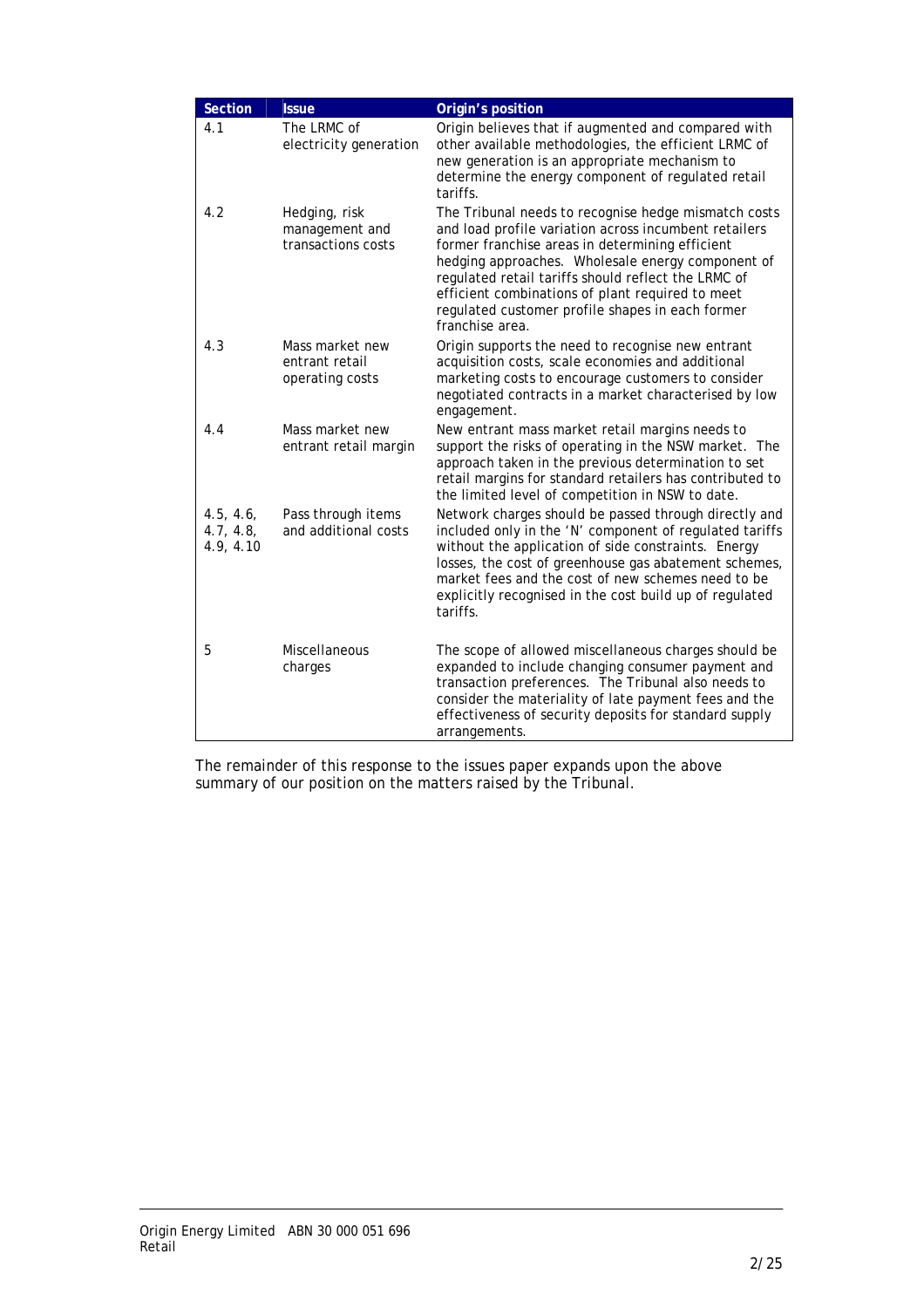# **2. Policy changes that affect this review**

### **2.1 NSW Government's decision to phase out ETEF**

Origin supports the NSW Government's plan to phase out ETEF. As a new entrant retailer in the NSW market, Origin has been unable to access the protections of ETEF and believe that it has created inequality in the market in terms of competing with retailers that have had access to the scheme. ETEF has resulted in energy prices included in regulated retail tariffs that are below cost reflective levels, and has shielded incumbent retailers from the risks that face other retailers operating in the NEM.

The Tribunal has asked for comment on specific matters on page 6 of the Issues Paper, which we address in turn below.

*For the purposes of establishing cost reflective tariff levels, should the Tribunal consider the phasing out of the ETEF over a period of time or assume that the ETEF immediately ceases?* 

Origin believes that for the purpose of setting retail tariffs, ETEF should be assumed to cease immediately. This view is formed primarily on the absence of ETEF support for new entrant retailers. Any consideration by the Tribunal of tariff settings needs to consider the costs and risks faced by all retailers in the market from the outset of the price determination period.

Further, an attempt to model the effects of the proposed ETEF phase out over the determination period would be problematic, as it would require a significant number of contentious assumptions regarding the effects of unwinding ETEF. We suggest the degree of uncertainty of this model renders a phase out approach unworkable for tariff purposes.

*How will the phasing out of ETEF affect retailers' hedging risk management and transactions costs over the course of the determination? Are these costs different between a standard retailer and a mass market new entrant retailer?* 

It is likely that the phasing out of ETEF will increase the hedging and risk management costs of incumbent retailers, as they will have to contract and forecast in a less certain environment for mass market small customers, similar to the environment faced by other retailers in Victoria and South Australia. Further, each of the incumbent retailers will be hedging the load impacted by the phase out of ETEF at the same time with the resultant potential impact on price volatility and risk.

To the extent that incumbent retailers require improved trading systems and new personnel to manage the increased exposure in the absence of ETEF, they will be required to allocate more resources to the energy risk management function than they may had previously. Origin believes that the Tribunal should support competitive neutrality in this area. In particular, the Tribunal should assume that the board and management of the incumbent retailers (like those of the non-government sector) will place a high priority on managing exposure to wholesale market risks to protect the investment of shareholders, comply with statutory and corporate law obligations and manage risk in a manner consistent with the discipline imposed by financial markets.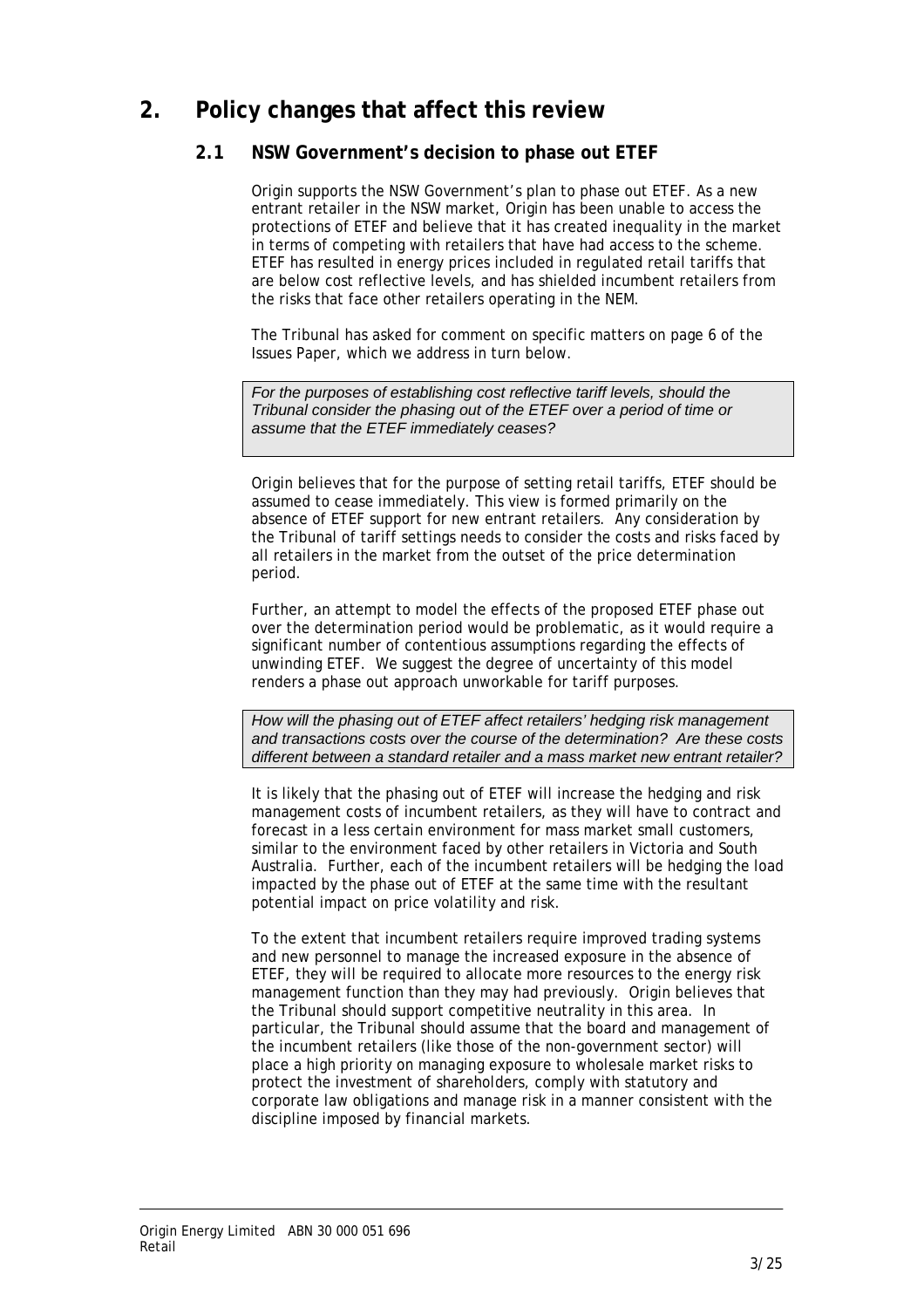However, given the existing capacity of standard retailers in NSW and their understanding of the mass market load profile, it is possible that the costs of managing mass market load risk are lower for these participants than new entrant retailers. While this may be the case, it should not lead the Tribunal to focus on incumbent retailer costs in the determination of regulated retail prices, as this will not reflect sufficient cost recovery for mass market new entrant retailers, who face greater volatility and lower profile diversity than incumbent peers.

*How should IPART recognise the forecasting risks that retailers face in the absence of the ETEF and are these risks different between a standard retailer and a mass market new entrant retailer?* 

In the absence of ETEF, all retailers will face a degree of forecasting risk. However, Origin would urge the Tribunal to recognise that standard retailers have significant existing load diversity and experience in understanding the behaviour of the consumption patterns of the NSW market.

Therefore we believe that the Tribunal should focus on the risks confronting new entrant retailers in forecasting and managing the risk of a less predictable mass market load profile. As we discuss above, we also believe that ETEF should be assumed to cease immediately for the purpose of setting tariffs. Setting any benchmark view of energy costs based on forecasting risks of incumbent retailers is not likely to sufficiently recognise the energy procurement costs of new entrant retailers.

#### **2.2 COAG endorsement of MCE's agenda to phase out retail price regulation**

*What is the extent of competition within the NSW electricity market?* 

Retail electricity competition in NSW has not been as active as the markets in Victoria and South Australia. However, this should not be seen as a failure of the market; rather, it is the result of the unique structural and regulatory features of the NSW electricity supply industry. In fact, the relatively low levels of churn are due in substantial part to the level and structure of regulated retail tariffs in NSW. The lack of cost-reflectivity in the current price controls has been problematic, and particularly so where there have been obsolete tariffs in place that significantly under-recover costs.

It is also important to look carefully at the nature of the churn to date in NSW. As Origin perceives the market, to the extent that there has been customer churn, this has been largely within the incumbent retailer population, and is characterised by limited discounts and longer-term lock in contracts.

There has, in our view, therefore been a distinct lack of depth in terms of new entrant retailers participating in the NSW market and associated with this, limited product diversification. In comparison, for instance, the competitive markets in other Australian jurisdictions feature not only the incumbents but also both large and small new entrants with different strategies and market targets thus offering a much wider diversity of products and prices to mass market consumers.

In any event, we suggest that it is worth re-assessing the question of what is expected to be found when observing competition and market outcomes. Origin has recently addressed this issue in detail in its submission to the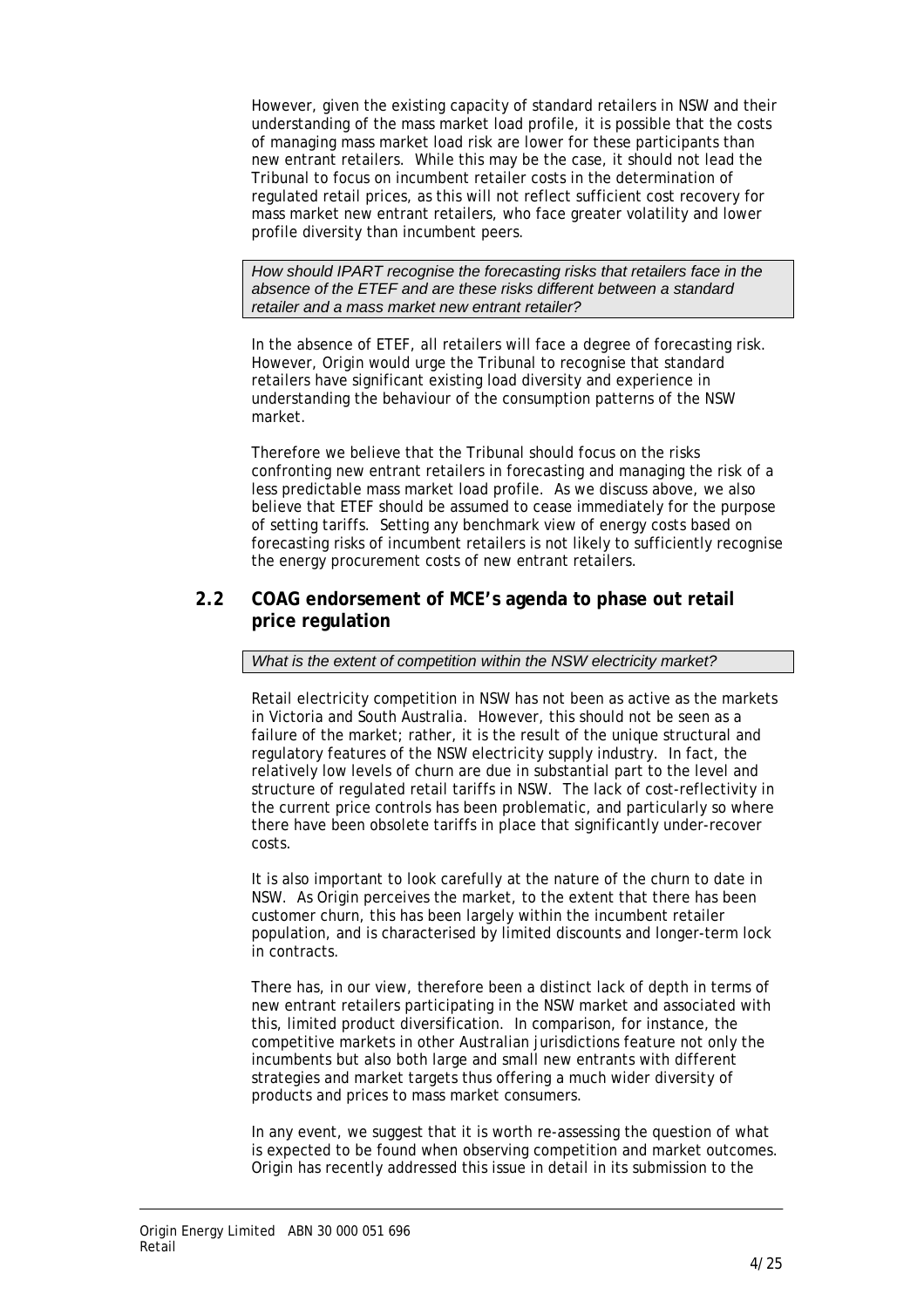MCE SCO's Consultation Paper *Phase out of Retail Price Regulation for Electricity and Natural Gas – Draft Effective Competition Criteria.1*

We suggest that rather than looking for positive evidence of the outcomes of competition, the primary aim should be to identify any significant impediments to competition, where these may be linked to misuse of market power to make monopoly profits in some way (misuse of this type of market power is the market failure which should prompt regulatory intervention, and already has legal precedent through the *Trade Practices Act 1974* and legal interpretation of the Competition Principles). It would then be logical to allow the market to work by removing the impediments to competition, rather than intervening in the market to impose prices.

In NSW the issue is not so much failure of the market, but that regulatory intervention has constrained competition. The policy and regulatory framework that enabled ETEF and unsustainable tariffs is the major cause of the slow development of competition and emergence of evidence supporting its existence.

The removal of ETEF and creation of cost-reflective tariffs are necessary to create a truly competitive market structure. Importantly, this includes a more aggressive regulatory approach to removal of obsolete tariffs (or pricing them on a par with new tariffs).

*What is the appropriate form of regulation given Governments' aim to phase out energy retail price regulation?* 

Origin supports the Government's aim to phase out energy retail price regulation. Origin agrees that as the market develops, retail price setting should be increasingly left to the market. The most important actions of government are to encourage the development of a competitive and sustainable market so that market forces can set efficient prices and protect consumers from price exploitation. The major action the government can take to encourage the development of a competitive and sustainable market is to minimise the barriers to entry and ensure that the national competition principles of ring-fencing and competitive neutrality guide regulatory decision making processes.

We are pleased to that the NSW Government has signed on to the recent amendments to the Australian Energy Market Agreement (AEMA). The amended agreement clearly supports the philosophy of relying on effective markets (rather than state regulation) to drive efficient consumer pricing, supplemented by transparent government CSOs to achieve relevant social objectives. In clearly distinguishing the issues of the removal of price regulation and achievement of social objectives, the AEMA represents a significant step forward that is strongly supported by Origin, and promises the optimal achievement of both objectives. See Appendix 1 for a detailed discussion of how customers in hardship are supported.

With respect to the form of regulation during the regulatory period 2007 to 2010, Origin believes there are several overarching principles that need to be applied to decisions about price regulation, as shown in Figure 1 below. Regulatory approaches that follow these principles will enhance investment and innovation in the relevant market, as they will reduce market participants' perceptions of sovereign or regulatory risk. The forms of price regulation chosen are less of a concern while these principles are upheld.

 $\overline{a}$ 

<sup>&</sup>lt;sup>1</sup> See <u>http://www.mce.gov.au/index.cfm?event=object.showContent&objectID=67740037-D441-E066-</u> 015DCFD71BCCA661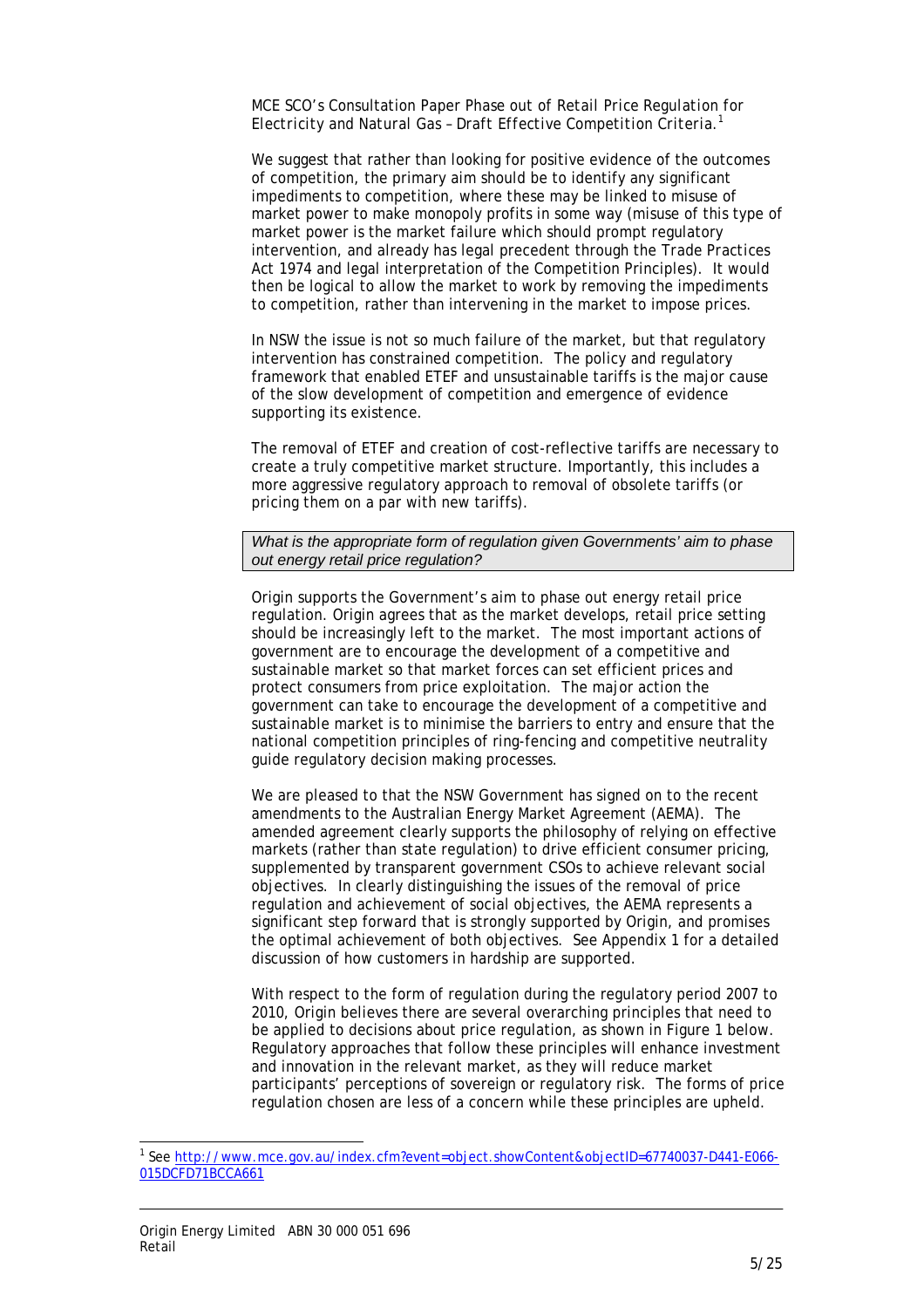**Figure 1: Principles for effective price regulation** 

- 1. **Competition** is the preferred overall means of regulating the retail energy market. Any price regulation deemed necessary must support longer term evolution of the market toward cost-reflective tariffs, and perhaps provide retail margin to facilitate competition and innovation.
- 2. **Cost recovery** must be provided for in tariffs, both across customer segments and within customer segments, thus eliminating crosssubsidies. Prices should also allow for a reasonable commercial margin to the retailer. For example, in a triangular relationship:

 *Final Price = Network [tariff pass through + retailer's costs of administration] + Retailer [costs + reasonable margin]* 

- 3. **Competitive neutrality** principles must be upheld. The objective of competitive neutrality is to ensure government business activities do not have competitive advantages or disadvantages relative to their privately owned competitors simply as a result of their government ownership.
- 4. **Consistency in approach** across jurisdictions is vital. There should be a presumption of a national approach, with exceptions only to be managed by jurisdictions. Approaches should also be aligned with the rest of energy industry, such as appeals mechanisms and cost allocation (see principles 6 and 7).
- 5. Regulation must be **'light-handed'** in the sense of not representing high regulatory or compliance costs
- 6. **Accounting separation** should be monitored and enforced so retail businesses cannot be subsidised by their distribution arms (where these are present).
- 7. **Appeals processes** should be in place, where this is relevant.

The importance of setting out consistent pricing principles in a regulated energy industry has been well documented with respect to distribution and transmission pricing. The recent agreement by the Federal Government to including pricing principles in the amendment to Part IIIA of the *Trade Practices Act (1974)* is an example of the widespread acceptance of the importance of such principles in effective regulation. In the short term, Origin sees no reason why regulated retail prices should not be similarly determined within a set of relevant, nationally agreed pricing principles.

The above principles are neither new nor radical, and in fact the first two principles have already been explicitly built into the Tribunal's current retail price review. The principles described above reflect those that have been espoused in one form or another in multiple reviews of the energy industry over the last ten years of energy market reform and National Competition Policy. In Origin's view, they are essential if retail pricing (which drives customer behaviour) is to be aligned with the national reform agenda.

A detailed discussion of the forms of price regulation is provided below in Origin's response to Section 3 of the Issues Paper.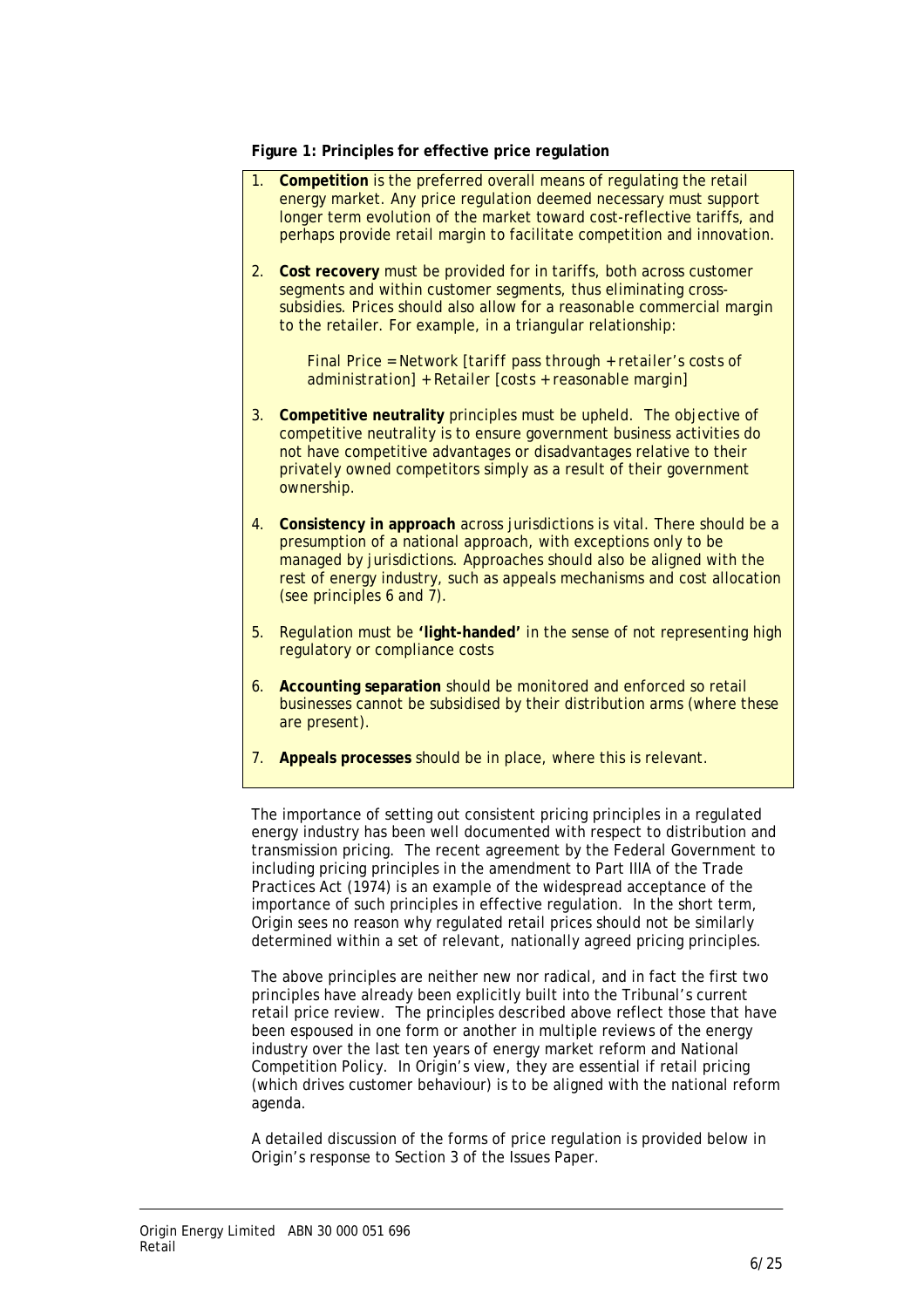#### **2.3 COAG's agreement to roll out time-of-use meters**

Origin supports a coordinated, national approach to the roll-out of interval meters (IMs). In saying this we recognise that in a competitive market, (characterised by, inter alia, financial and operational separation of networks and retailing), the roll out of time-of-use meters to mass market customers on bundled retail prices provides a particular challenge to regulators and retailers alike. As such, however, a co-ordinated and transparent approach is even more important. It provides a means to ensure the costs and benefits are captured appropriately both between and within jurisdictions and it greatly simplifies the development of a national regulation and competition model.

More specifically, from a network perspective, time-of-use meters provide the opportunity to:

- Signal to network customers, via network pricing structures, the impact of electricity usage patterns on network costs, particularly the capital and O&M cost of the reinforcement/expansion of transmission and distribution capacity.
- Actively manage electricity demand in times of peak network capacity.

In principle, time-of-use meters also provide the opportunity to signal to energy users the real time costs of generation and, in particular, the cost of building peak generation capability.

When retailers provide unbundled products to large customers, the retailer can reflect these costs appropriately in the retail price package, for example, by a direct pass-through of the network charges (distribution and transmission) and by varying the energy price in terms of time of day, day of week and season of year (as appropriate).

Similarly, when mass market customers are on basic meters, the situation is somewhat simplified from a retailer's perspective as network service providers can only charge on a relatively simple volumetric basis (with controlled load "add-ons"), and the energy costs of each customer are based on the "smeared" aggregated net system load profile (NSLP) rather than their specific energy consumption patterns.

However, when mass market customers are moved to a time-of-use meter, the situation may change significantly with respect to the retailer's **costs of supply.** The network provider may now charge based on time of day, peak demand tariff etc, while the wholesale energy costs will reflect the actual demand profile of the customer (as the customer is moved out of the NSLP)

The situation is further complicated when there is a lack of consistency between jurisdictions in terms of the regulatory approach to any IM roll-out and to cost/benefit recovery in the respective regulatory determinations. Even within jurisdictions we see the emergence of different strategies by the various distribution businesses.

In Victoria, for instance, the IM programme is conducted within a formal regulatory framework that attempts to quantify costs and benefits and to reflect these in the regulatory network pricing determinations. Nevertheless, individual distribution businesses have significant latitude in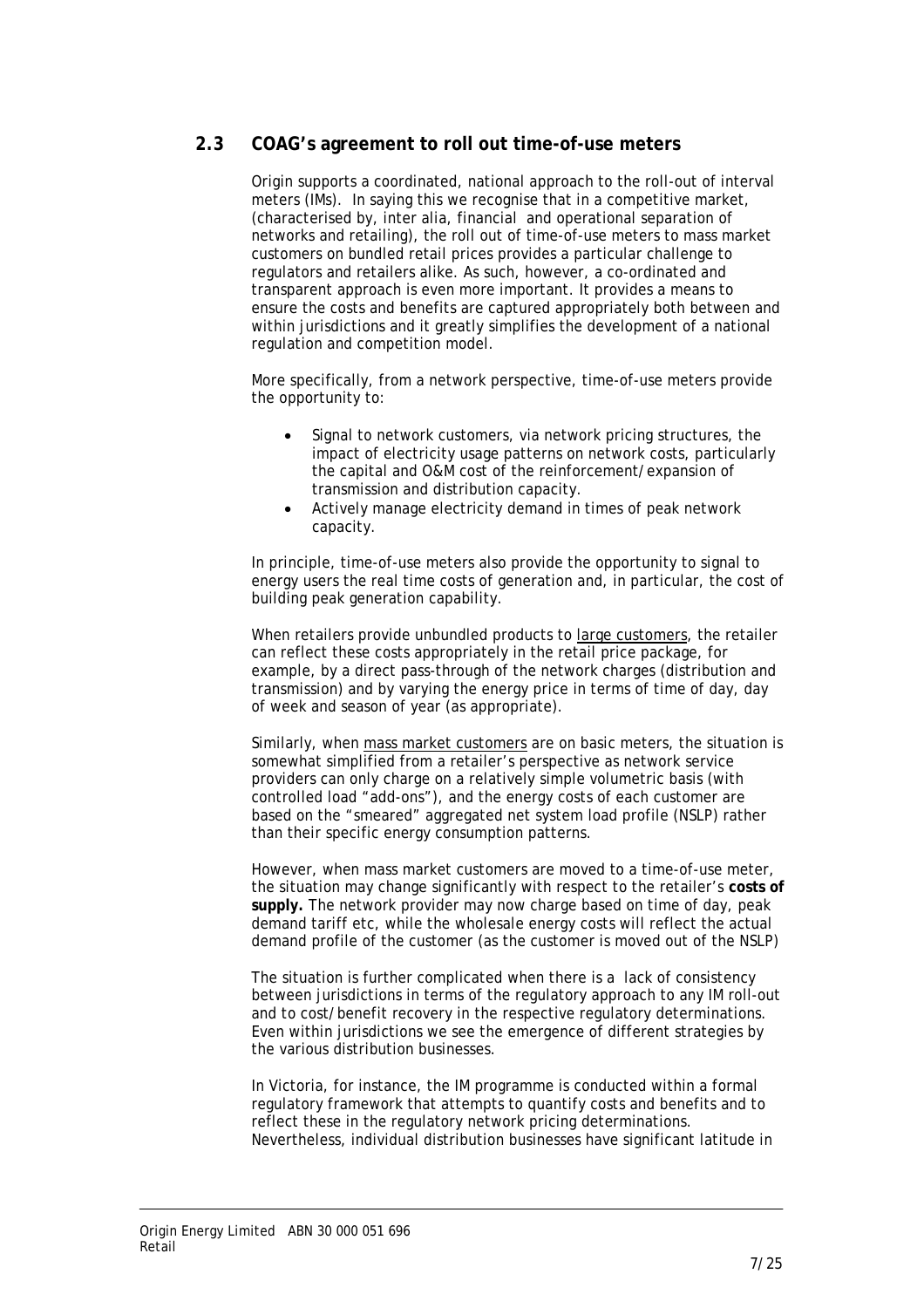the operational management of the roll-out programme, in the structure of their demand management tariffs etc.

*What problems have arisen during the current determination as a result of network roll out of time-of-use meters?* 

In NSW, in contrast, the IM roll-out appears to be occurring outside the regulatory pricing determination framework and the methodology for cost recovery and benefit capture is not transparent. In addition, Origin is concerned with the very different approaches, technologies, pricing strategies and roll-out timetable that appear to be emerging from the distributors themselves.

As a new entrant retailer in the NSW mass market, Origin believes that the piecemeal approach to the roll out of interval meters creates a significant barrier to entry by adding directly and indirectly to the costs of participation in the NSW market and on the ability to service customers in the most appropriate and efficient manner. As an example, in the EnergyAustralia network & retail area, if an existing domestic customer receives an IM as part of the EnergyAustralia network IM roll-out program, but stay on a standard contract price, EnergyAustralia networks will not charge its IM network tariff (i.e. not charge *LVEnergy40ToU*) to the retailer.

However, if the customer moves to a negotiated contract, EnergyAustralia networks will commence charging on the basis of the *LVEnergy40ToU2 .* In this situation, the new retailer will have to either offer a TOU type retail tariff in competition with a flat rate standard retail tariff, or bear the risk of a time-of-use tariff.

In our view therefore, the development of a consistent and overarching regulatory approach to IM is essential to maximising the benefits associated with interval metering and ensuring competitive neutrality in its implementation.

Though not included in the terms of reference to this review, Origin would urge the Tribunal to consider the need to ensure that the basis of network tariffs associated with interval meters are sound and that the proliferation of network tariffs linked to such meters be avoided to the extent possible.

*How the can the new determination be used to facilitate the transition to timeof-use tariffs?* 

*How should the Tribunal consider the impact of its determination on demand management?* 

In addition to providing the overarching regulatory framework for the rollout of IM, the Tribunal can assist the transition to time-of-use retail tariffs directly within the current pricing determination by adopting the following approaches (some of which are discussed again in later sections of this response):

 2 This analysis is based on Energy Australia's Network Price List, Note 1 to description of the *LV Energy40 Time of Use* tariff (page 4).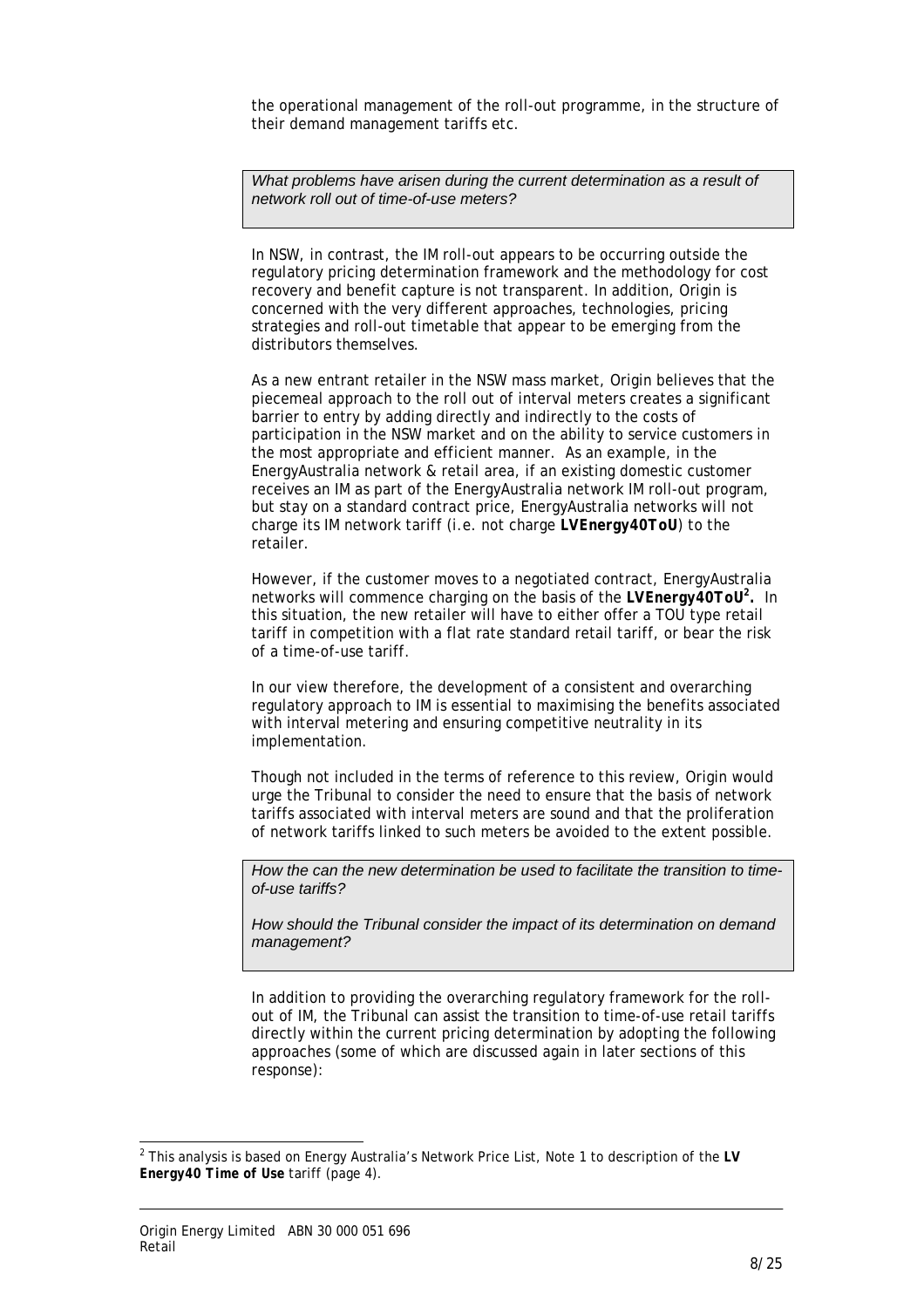- Provide for an N+R regulatory approach that explicitly allows full pass through of network tariffs in the regulated retail price.
- Associated with this, ensuring that the form of any price controls are sufficiently flexible to permit retail price restructuring to reflect both network price signals and wholesale market price signals. As noted by the standard retailers, the Tribunal's current approach limits the ability of standard retailers to pass through both the overall quantum and the structure of the network tariffs;
- Support the compulsory assignment of customers to TOU retail tariffs when IM are installed as part of any approved IM roll-out by the network operators.

We note here the analysis undertaken by Energy Australia as set out in the "*EnergyAustralia Network Annual Prices Report*", May 2006. In their analysis EA demonstrates that only 8% of customers would see an increase in their network cost component of more than 10% if they were moved to a network TOU tariff. (Appendix 3, page 20).

An approach such as that recommended by Origin may result in limited price shock for some customers as noted in the EA study. However, the benefits are considerable. Such an approach, for instance, will not only place the NSW market on a more competitively neutral footing, but will also enhance the rate of adoption of TOU tariffs and ensure that the benefits of IM are maximised – noting that there is an intrinsic link between the extent to which retail tariffs incorporate time dependent pricing and the realisation of any net community benefits of  $IM<sup>3</sup>$ .

Importantly, our recommended approach addresses the vexed issue of "self-selection". While customers who have IM can choose to stay on, or revert to, a standard retail flat tariff that does not incorporate time-of-use components, then those customers with the worst load profiles will "hide behind" this protection, thus defeating the very purposes of the IM investment of (i) signalling costs to customers and (ii) changing behaviour and/or truly allocating costs to those that most incur the costs.

However, if the Tribunal were to adopt Origin's recommendation, careful thought would need to be given to the impact of this progressive peel-off of IM meters on the remaining NSLP shape (and therefore costs) for customers with basic meters on standard retail tariffs. Again, a structured approach to the roll-out of IM is required to appropriately account for the cost impact of this transitional issue,

l

 $3$  For instance, if distributors or generation investors are not confident in the forecast of the uptake of time-of-use retail tariffs because they are "voluntary", then they cannot rely on these as the basis of any reductions in capital expenditure to meet peak demand periods.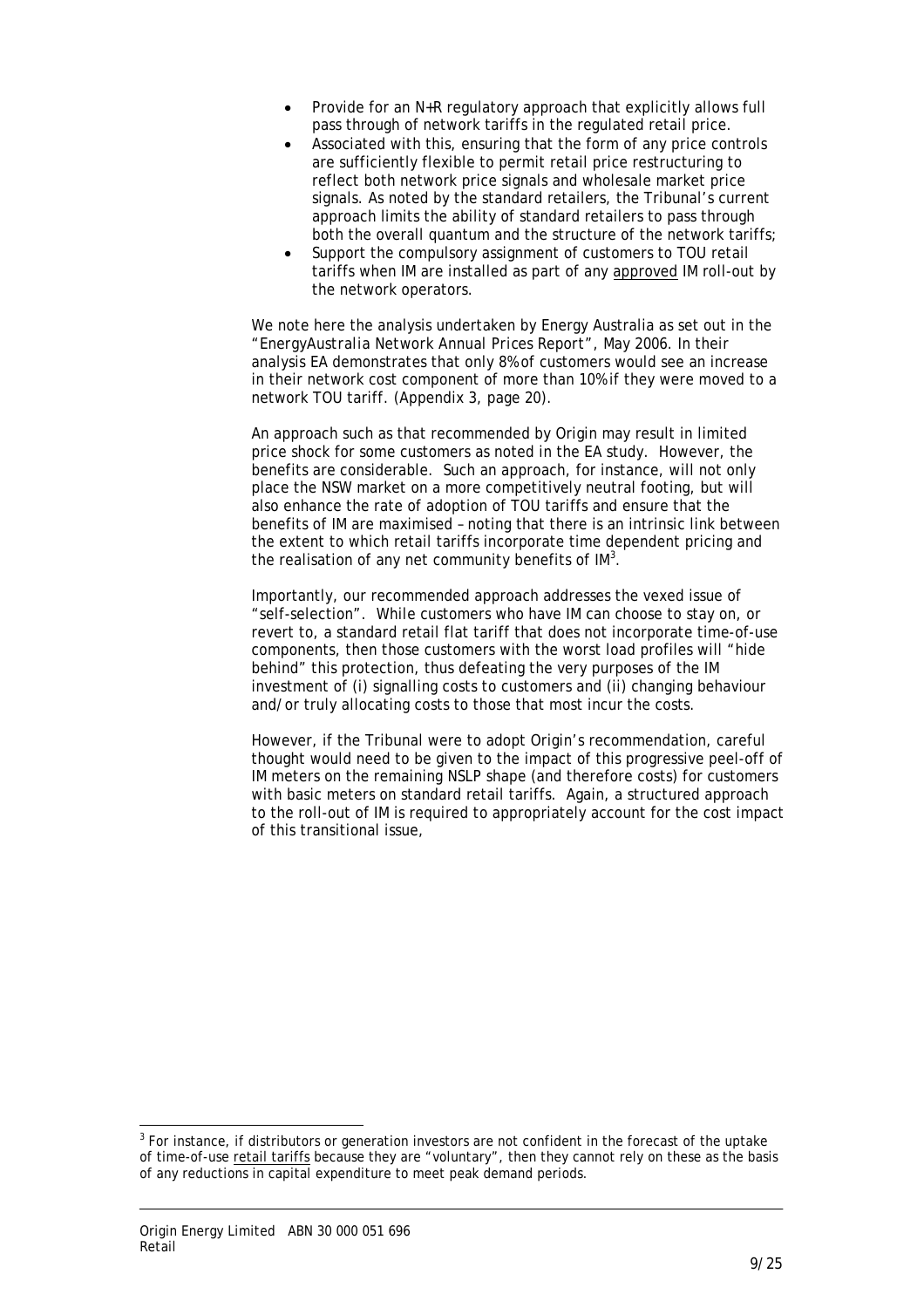# **3. Form of regulation and price constraints**

# **3.1 Broad options for the form of regulation**

*The Tribunal seeks comment from stakeholders on the regulatory approach that best meets the objectives for the review, the pros and cons of the options, and whether there are additional broad options of variation within the options that the Tribunal should consider.* 

Origin supports the eventual removal of price regulation in energy markets across Australia, and where this is not possible, regulatory arrangements that transition toward this objective (refer to the discussion above in Section 2.2). Noting that the terms of reference support an approach that is intended to allow cost reflectivity of tariffs by 2010, it is Origin's view that the form of regulation needs to allow sufficient flexibility for new entrant retailers to compete effectively.

In particular, Origin agrees with the proposition that the basis of energy purchasing costs has not reflected outcomes in other jurisdictions or the commercial realities of procuring energy in the NSW wholesale energy market. Furthermore, the retail margin applied by the Tribunal in 2004 does not allow for returns that accommodate the risks that face new entrant retailers.

Origin supports the retention of the N+R approach, $4$  but does not believe that a forensic build-up of costs (based on either incumbent or new entrant retailer costs) to determine the R component will result in regulated tariff levels that will enhance the level of competition, consumer choice, demand management or the efficient operation of the market more broadly. There is no template of a model new entrant retailer that would allow the establishment of an R component that would adequately reflect the costs of all new entrant retailers in the NSW market.

For these reasons, Origin considers that **only the R component** should be subject to a weighted average price cap (WAPC). This view is consistent with the principle that the network component of regulated retail prices should be considered as a pure pass through to:

- preserve network price signals; and
- to enhance the transparency around the foundation of competition among retailers, that is, retailers compete on the basis of efficient operating and energy procurement costs only.<sup>5</sup>

Numerous regulatory decisions regarding retail costs over recent years have shown that arriving at unambiguous cost estimates is unlikely. Therefore, we suggest that rather than expending further effort on this matter to build up retail costs from scratch, the R component can be developed with reference to recent benchmarks used in other jurisdictions, supported with actual cost data only where this is both readily available and reflective of true stand-alone retail costs.

l

 $4$  Although we note that the approach to this point has not truly been N+R, as side constraints on the final tariff have limited the pass-through of legitimate network cost increases.

<sup>&</sup>lt;sup>5</sup> Network costs reflect the provision of a monopoly service. Such costs should be irrelevant to an individual customer considering alternate retail market offers from retailers.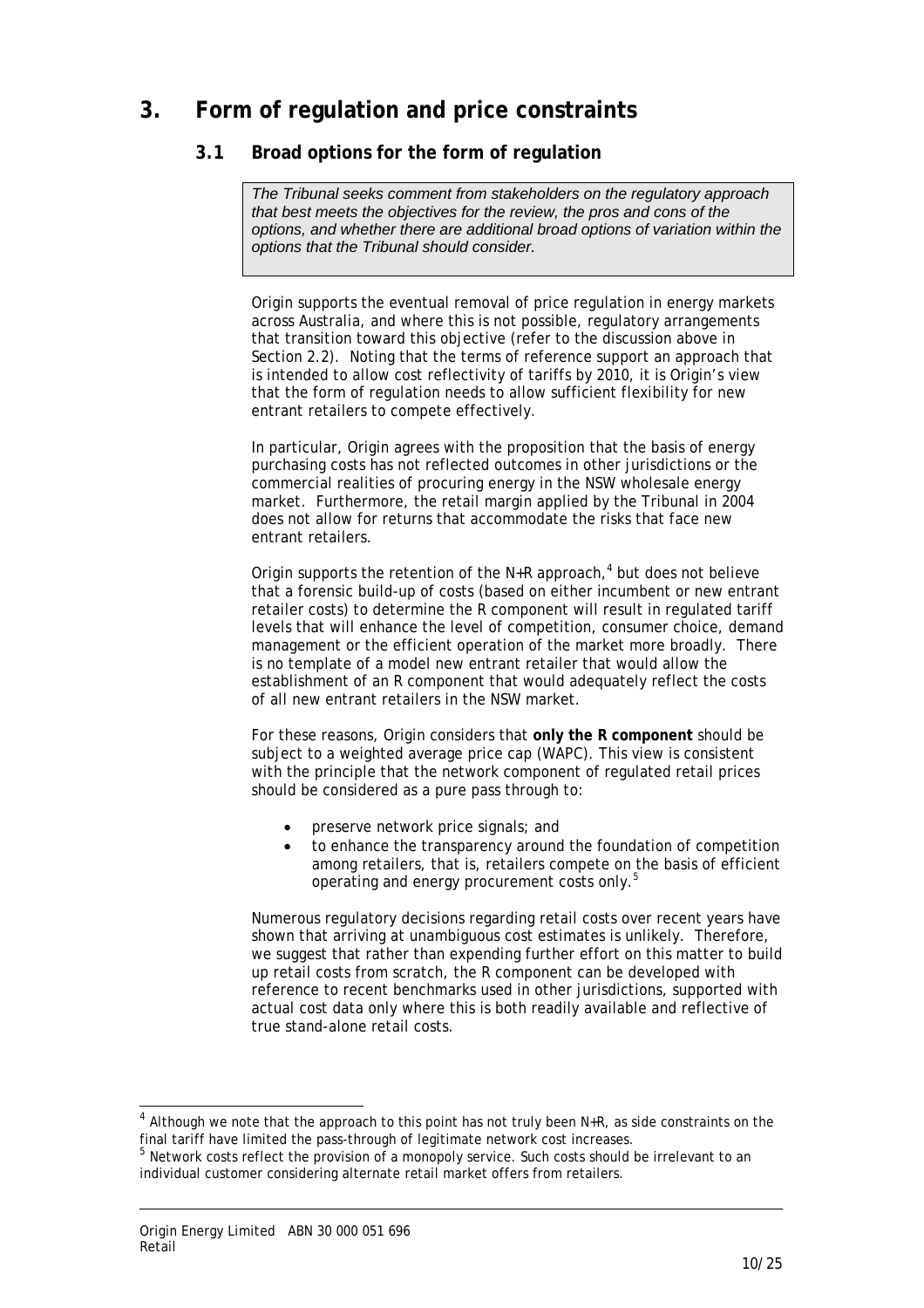Furthermore, Origin believes that the N+R approach should apply without additional side constraints, particularly constraints that apply to individual customers.

This provides retailers with flexibility more likely to achieve the objectives of the review as detailed in the terms of reference. However, we are prepared to accept side constraints on the R component if they apply only at the tariff group level (for example domestic general tariffs) and not to individual customers or tariffs.

We reiterate our belief that side constraints should not apply to the passthrough of the N component of the N+R approach. To date, these constraints have been proven to be a significant barrier to tariff reform, strictly limiting the ability of the standard retailer to recover network costs let alone include appropriate adjustments for retail costs.

To continue with any side-constraints that impact on the full pass through of the N component is clearly inconsistent with the Tribunal's new objectives of cost reflective tariffs and demand management

The recommended approach will, in contrast, furnish the Tribunal with the flexibility necessary to encourage further competition in NSW and allow new entrant mass market retailers to develop innovative products that accommodate other policy objectives of the government including demand management.

As a final point, Origin notes that the Tribunal states on page 12 of the Issues Paper that:

> …a weighted average price cap alone may not provide sufficient protection for customers whose needs cannot be met through the competitive market.

We question why the Tribunal has included this consideration in its assessment of applying a WAPC. The terms of reference to the review do not make mention of affordability as a factor in determining regulated retail prices for the forthcoming determination.

Moreover, we do not understand the very basis of this concern. Approaches similar to the weighted average price caps were adopted as the primary regulatory control mechanism in both Victoria and SA (in SA applying to the R component only), accompanied by some broad side-constraints, and retailers have not used this to discriminate between customers despite significant price increases overall in the initial year(s) of price adjustments.

It is the status of the competitive market in general, not individual customers that will drive retailers to set each tariff at a cost-reflective level (whether this is achieved by increases or decreases in particular tariffs). In the process, some customers will be impacted positively and some negatively, and some more than others; this is inevitable as crosssubsidies are unwound.

Origin believes that excluding the consideration of a WAPC on this basis will not provide the scope to eliminate obsolete tariffs and will reduce the capacity for retailers to achieve cost reflectivity by the end of the review period. The very real issue of transitional customer impacts are not effectively addressed by regulators limiting pricing reform and retaining cross-subsidies between classes of customers. The social impacts of tariff reform are much better addressed by transparent CSO's.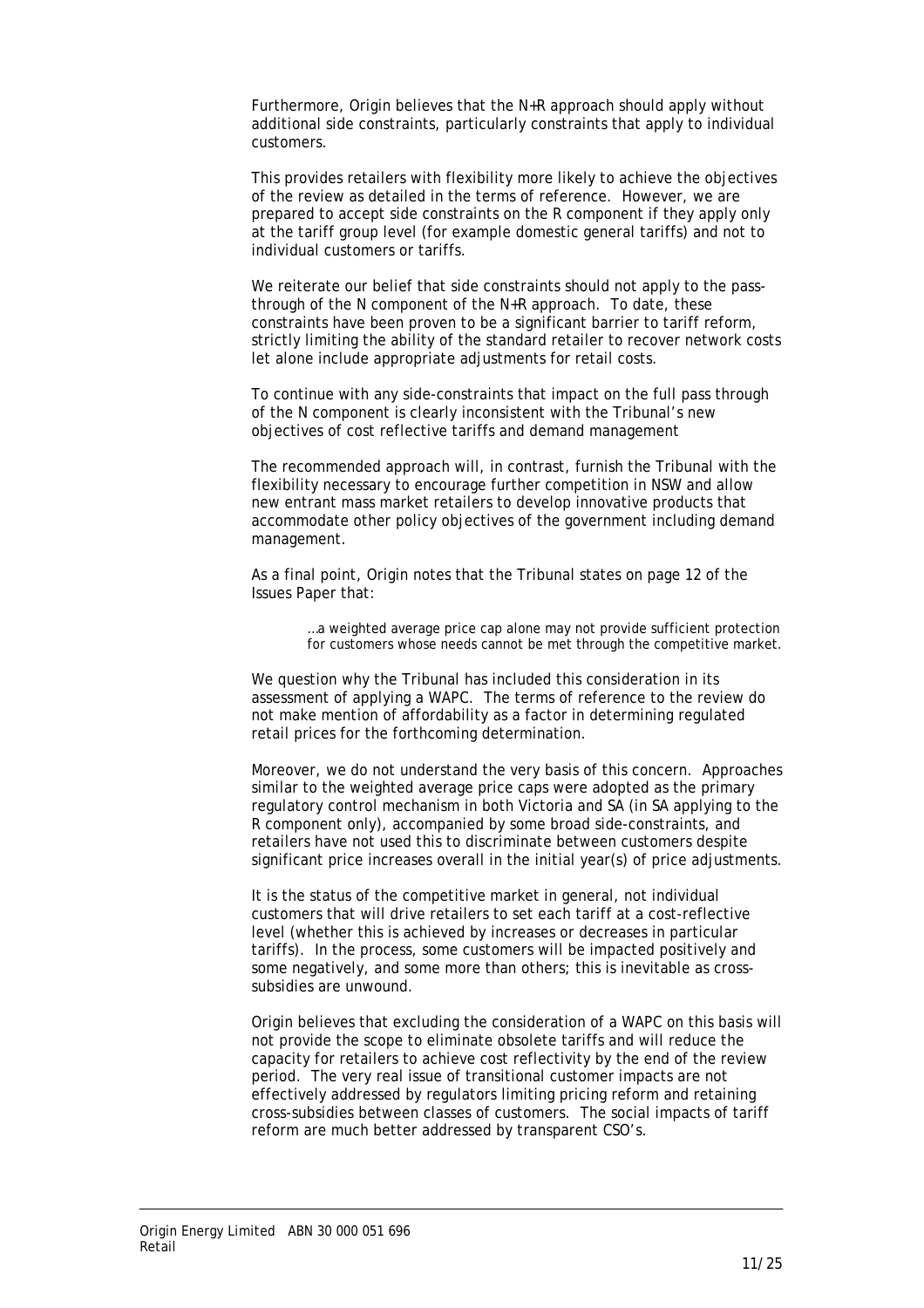#### Opt-in regulated tariffs:

We note the suggested option of establishing a limited number of basic optin regulated tariffs, with all current tariffs becoming unregulated from the outset of the determination period.

Assuming that the new "opt-in" basic tariffs are genuinely cost reflective, from Origin's perspective, the appeal of this approach is that it provides a relatively effective and efficient way of moving customers off the multitude of "obsolete" retail tariffs many of which are well below costs and have inefficient costs structures despite six years of pricing reform under the N+R approach<sup>6</sup>. These tariffs:

- represent an effective cross-subsidy between new customers in NSW who largely pay cost-reflective prices (albeit based on a very restrictive understanding of retail costs) and the customers remaining on the obsolete tariffs; and
- serve as a very significant operational and financial impediment to competitive activity.

As the Tribunal has identified, the "opt-in" proposal would be a new approach and one that has significant implications for customers. Nevertheless, the NSW market is unique to the extent to which its efficient operation and the ability to apply new demand management pricing principles is hindered by the existence of these obsolete tariffs. In comparison, while both Victoria and SA have obsolete tariffs, the impact of these are diminished because they are both less numerous and the initial pricing adjustments allowed at the start of the respective price path regimes allowed for very significant restructuring of these prices.

As such, the "opt-in" proposal in NSW represents an important approach to addressing one of the major fundamental difficulties in the NSW market. In our view it should be seriously considered as an option to achieving the Minister's objectives, albeit one that is accompanied by clear steps to mitigate negative impacts. These mitigating steps could include, for instance:

- A one-year "transition" period which nevertheless includes significant price adjustments and tariff rationalisation with the Tribunal taking a leading role, as the independent regulator, in educating customers on the proposal;
- An obligation on standard retailers to advise all standard contract customers in writing some one to two months in advance of:
	- o any proposal to change/withdraw the existing tariff; and
	- o the new standard tariffs.

To encourage standard retailers to adjust the existing obsolete tariffs to cost reflective levels/structures under any "opt-in" scenarios, the Tribunal would need to ensure that the new standard tariffs are set on a stand-alone cost reflective basis such as to limit any ongoing cross-subsidies between the new tariffs and the non-cost reflective tariffs (with consequent anticompetitive effects).

Thus, while Origin's preference is for a weighted average price cap on the R component, accompanied by high level side constraints, we believe that the "opt-in" proposal does address some very important issues. At the very least, it supports the requirement for a price path approach that

 $\overline{a}$ 

 $<sup>6</sup>$  A clear example of this is the Country Energy tariffs in areas such as southern NSW which are fully</sup> variable with no transparent pass through of fixed costs.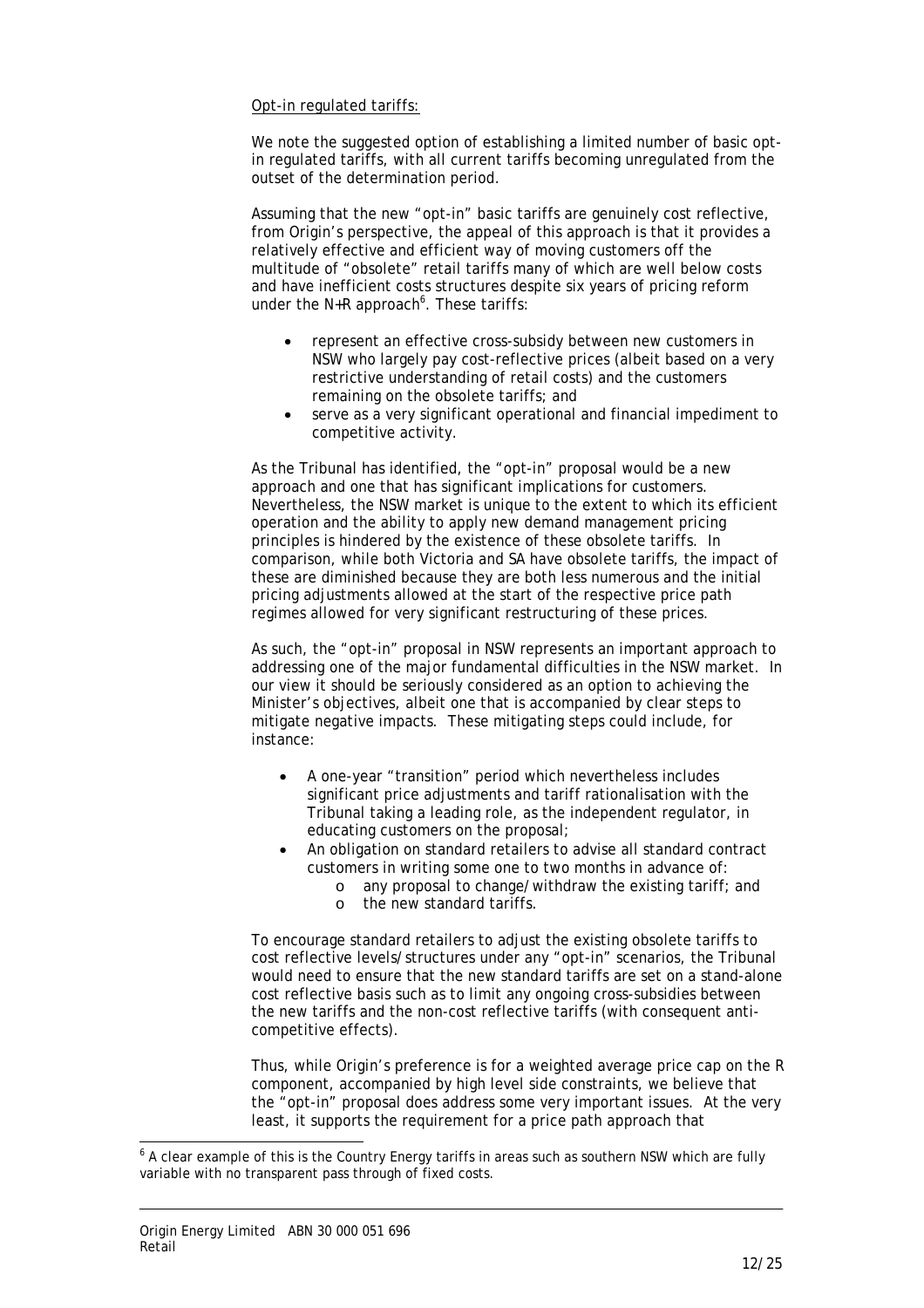encourages a very rapid move to the removal and rationalisation of many obsolete tariffs, and the adoption of cost-reflective pricing across all segments of new and existing customers. The cross-subsidies between new customers and market customers on the one hand, and those on obsolete "under the water" tariffs on the other, should not be allowed to continue.

#### **3.2 Price constraints**

*The Tribunal seeks views on whether and at what level it should set price limits, how price limits interact with the form of regulation, and whether it is appropriate to remove price limits on obsolete tariffs.* 

Limiting increases to customer's bills

*The Tribunal seeks comment on:* 

- *Whether it should impose limits on increases to customers' bills.*
- *Whether there are alternative approaches that the Tribunal should consider.*
- *Experiences with the customer bull price limit in the current determination.*
- *Whether different limits should be applied to different customer classes, and why.*

Limiting increases to individual tariffs

*The Tribunal seeks comment on:* 

- *Whether it should impose limits on increases to individual tariffs.*
- *Whether there are alternative forms of price limits it should consider.*
- *Whether different limits should be applied to different tariffs or tranches of tariffs, and why.*

Origin's views on limiting increases, whether at the customer level or at the individual level, have been set out in detail in Section 3.1.

In brief, we are strongly opposed to any price-path approach that limits increases on individual customer's bills. This methodology has been tried over the last six years and has not achieved the aim of cost-reflective pricing or the removal/rationalisation of the multiple standard tariffs on offer.

To take an example from Country Energy regulated tariffs, it is simply not possible to reform many of the regional tariffs which are based on either a minimum bill concept and/or a variable charge only with no supply charge, without impacting some customers in a significant way. Yet without the introduction of a fixed supply charge in the retail tariff, the network charge cannot be appropriately "passed through"<sup>7</sup> nor can the retailer appropriately recover their fixed retail costs.

Similarly, if there is a constraint based on individual customer impacts, then it is difficult to see how time-of-use standard tariffs could be effectively introduced.

Clearly the very aim of these new demand management tariffs is to ensure that those people who place relatively high costs on the system are priced

 7 The network charges include a fixed "network access charge" based on \$/day rate.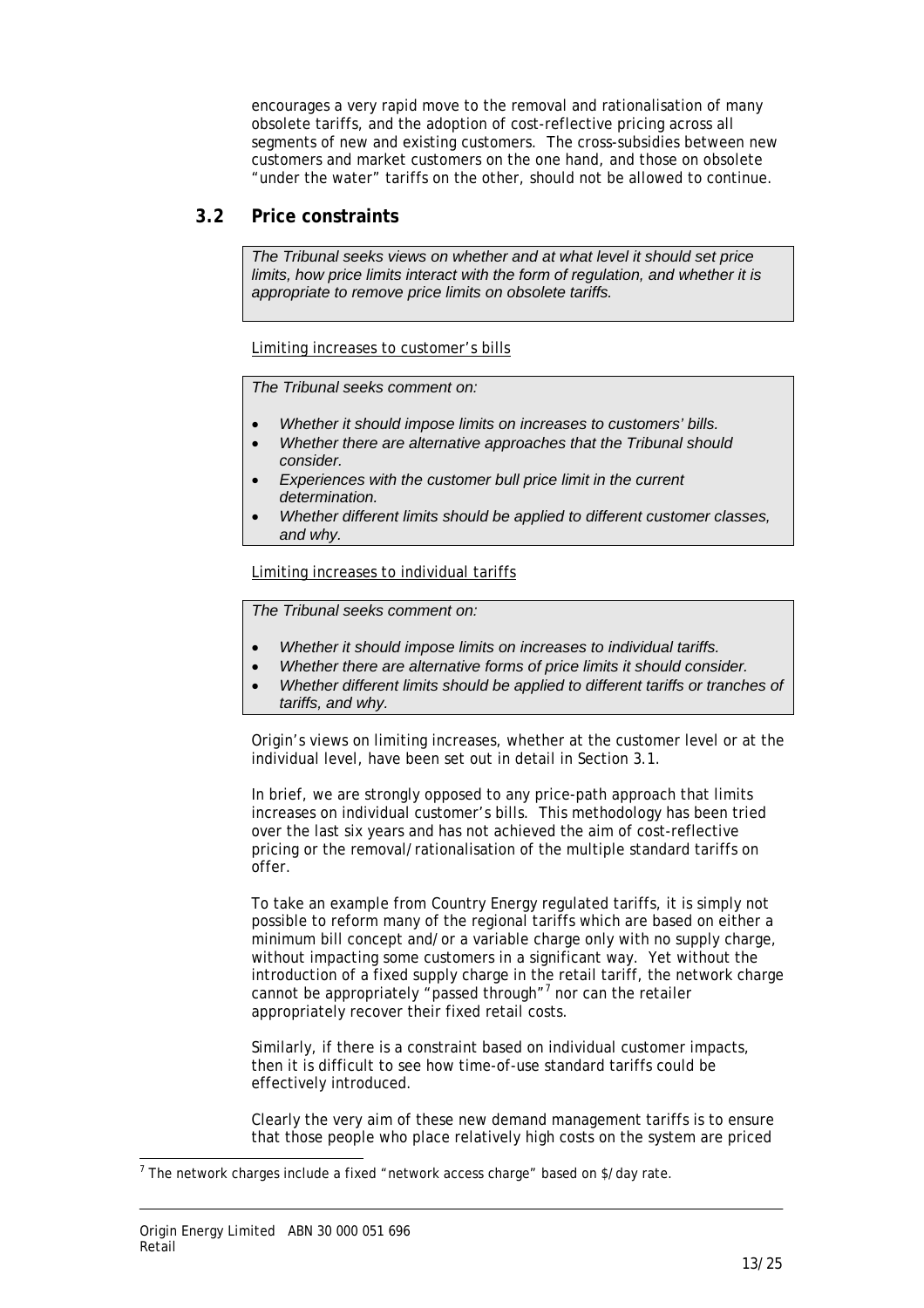accordingly, and for some, this may result in a significant increase on their current flat rate bill. That is the nature of cost-reflective pricing and the objectives of any demand management program itself will be undermined if customers are "protected" from being exposed to these costs.

Side constraints at the tariff level do provide greater flexibility for tariff reform. Nevertheless, in the particular circumstances of NSW pricing, it is likely that side-constraints at the tariff level will still inhibit the achievement of cost-reflective pricing and effective demand management pricing by 2010. The Tribunal should only introduce such side constraints if it can be clearly demonstrated that effective tariff rationalisation can be achieved, and it does not inhibit introduction of new demand management tariffs and the full pass through of network price changes.

### **3.3 Assessing the options**

*The Tribunal seeks comment on the most appropriate form of regulation, having regard to the terms of reference.* 

In Origin's view, the approach adopted by the Tribunal for setting standing contract prices in the past has not achieved its limited objectives of cost reflectivity, perhaps due to the weight given to other objectives of customer protection. In any case, it is certainly not consistent with the attainment of the new objectives set out by the Minister, objectives that in turn reflect NSW's commitment to the national energy market reform agenda.

As noted in previous sections, Origin's preferred form of regulation, and the one which we believe is most likely to lead to the attainment of the objectives set by the Minister, is the N+R approach where this involves:

- Full pass through of network charges, with no constraints applied to the pass through of N.
- A calculation of R based on reasonable assessment of stand-alone new entrant retailer costs.
- Calculation of a price path for R by applying a weighted average price cap.
- Removal of all side-constraints that apply to individual customer level.
- Use of side-constraints at the tariff level only if it can be clearly demonstrated that it will not inhibit cost-reflective pricing, tariff rationalisation and introduction of new DM tariffs.
- Side-constraints at the tariff-bundle level are however, acceptable, providing they apply only to the R component.
- Incentives to remove and/or rationalise obsolete retail tariffs.
- Consideration of compulsory assignment of customers who are on IM to relevant time-of-use retail tariffs, noting that this could only be done within an overarching policy and operational framework.
- Address any significant customer impact issues by appropriate and transparent CSO's, recognising that the energy price should not be the primary the mechanism for addressing general social welfare and equity issues.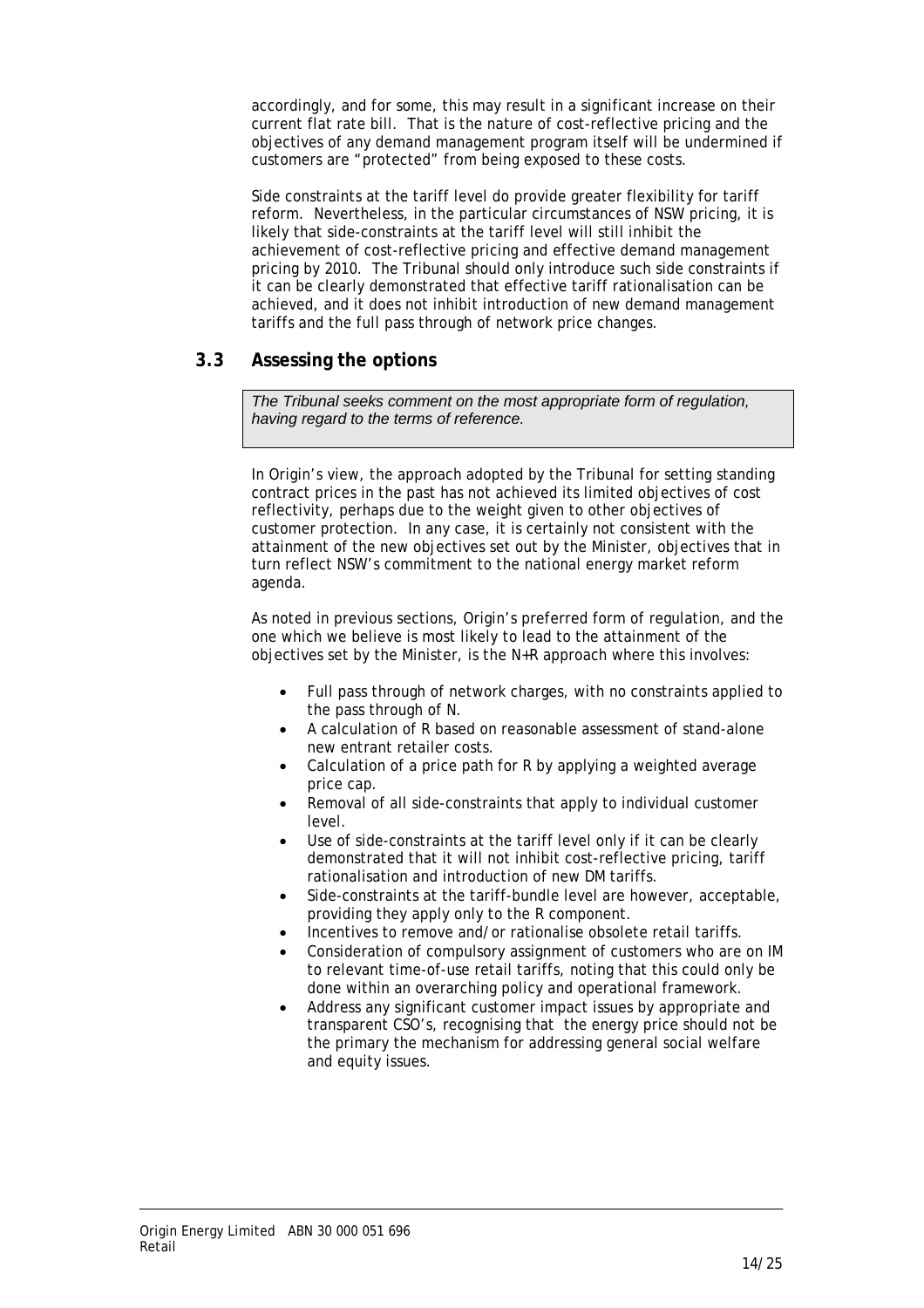# **4. Costs to be recovered**

## **4.1 Long run marginal cost of electricity generation**

*The Tribunal seeks views on:* 

- *The appropriate level of LRMC to be included in regulated retail tariffs.*
- *How and whether the Tribunal should recognise projected future changes in net system load profiles and what these profiles are likely to look like in 2010.*

Origin notes that there are a number of different approaches to determining an appropriate allowance for electricity purchase costs within retail tariff structures. In broad terms, Origin supports the approach adopted by the Tribunal and developed by IES in the 2004 price determination. The IES approach determines the annualised least cost combination of new entrant generation (base load, intermediate and peak) that would be required to meet an increase in demand over an extended period of time (30 years). Demand in this case is adjusted to reflect the NSW franchise load shape for each retailer. <sup>8</sup>

This approach would appear to be consistent with determining the level of cost recovery needed to sustain an efficient level of generation investment in the NEM. However, it does suffer one limitation which is that it does not bear a close relationship to short-term contract prices, which are more subject to medium-long term weather forecasts, perceived supply and transmission constraints, generator availability and so on. In other words, it may not reflect the actual costs faced by retailers with regard to their short term purchasing arrangements in the NEM. Origin therefore considers it important that this approach is cross referenced against appropriate alternative methods, such as the "prudent retailer" approach to ensure the overall allowance is set at realistic levels<sup>9</sup>.

If an LRMC approach is adopted it will be important to include an appropriate component for generation required to meet NEMMCO reliability standards. NEM wide reliability standards require additional generation to be available over and above that required to meet extreme levels of demand in each state (a 1 in 10 probability of exceedence demand). Franchise customers benefit from such insurance as much as contestable customers and should therefore be required to make a contribution to its costs. Reserve generation costs should be allocated to franchise load based on the latter's share of overall NSW demand<sup>10</sup>.

A further issue to be addressed in setting a wholesale energy allowance is the extent to which the load shape may vary over the determination period. The new entrant LRMC reflects the mix of new generation required to meet an increment in demand on the basis of a particular franchise load shape. The forecast is generally based on a previous year plus some

l

<sup>&</sup>lt;sup>8</sup> We understand, however, that the 2004-07 ETEF price was based on overall NSW load shape and did not reflect differences in the 3 retail areas, an issue that is of concern from a competitive neutrality perspective – new entrant retailers will have to face energy costs based on the NSLP of each individual supply area.

<sup>&</sup>lt;sup>9</sup> Though it should be recognised the latter also has significant limitations, such as the lack of quality independent data, lack of liquidity for the type of contracts generally entered into by retailers, and the requirement for difficult judgements to be made regarding the appropriate timing of purchases. <sup>10</sup> ESIPC, *Estimates of the long run marginal cost of supplying electricity to small customers in 2005*, Information paper prepared for the Essential Services Commission of SA, 31 August 2004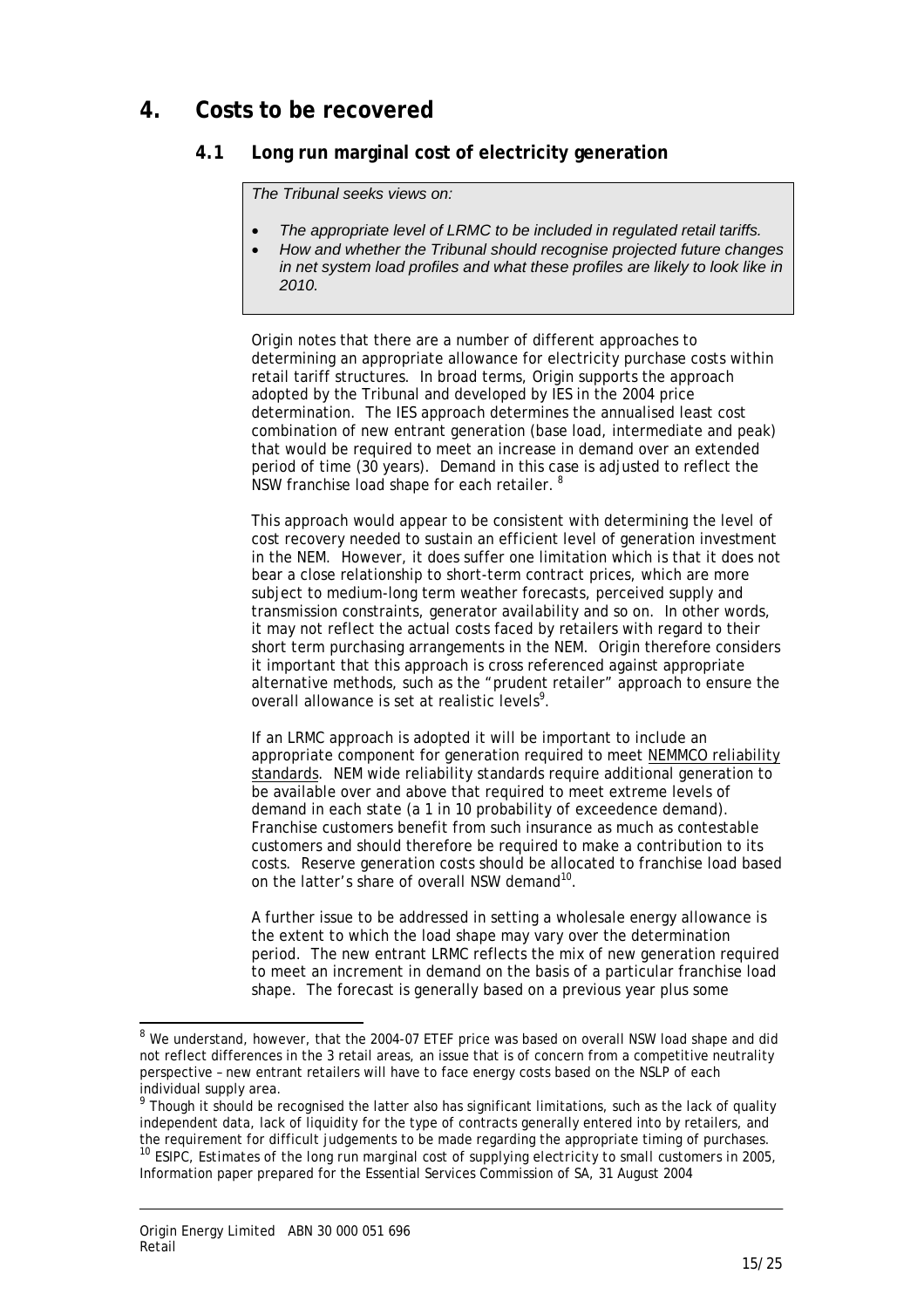escalation factor to reflect demand growth etc. However, if the load profile turns out to be peakier than expected this means the wholesale costs to the standard retailer will have been underestimated, since the retailer will have been required to obtain additional expensive hedge cover at short notice, or purchase from the pool, for those periods in which it was under hedged.

This illustrates the broader issue of hedge mismatch risk. That is, in the absence of a perfect load following hedge such as that provided by ETEF retailers are likely to be either under or over hedged at various times due to the essential unpredictability of weather driven demand. Retailers will consequently be subject to unforeseen pool purchases or swap payments over and above their energy purchase allowance. This hedge mismatch risk is particularly relevant to franchise load as it tends to be the peakiest element of a retailers portfolio load profile. The peakiness and subsequent riskiness of franchise load is increasing over time due to increasing rates of churn, and increasing penetration of interval meters and refrigerative air conditioning loads.

A component for hedge mismatch risk should therefore be incorporated in the energy purchase allowance. Retailers use sophisticated methodologies for assessing hedge mismatch risk and then include this as a premium in their retail  $\text{prices}^{\{1\}}$ ; though at a general level because the risks are asymmetric (with the financial costs of under hedging being greater than over hedging) retailers tend to be conservative in their contracting behaviour for mass market load. For instance by obtaining cap contracts for meeting a 1 in 10 year demand to meet their general peak load requirements.

It is important therefore, when making the pricing determination, that IPART takes into account the risk management policies that would be adopted by the board/management of a new entrant retailer to protect its shareholder funds and exposure to the commercial discipline of the financial markets.

### **4.2 Hedging, risk management and transactions costs**

*The Tribunal seeks comments on:* 

- *The appropriate level of hedging, risk management and transaction costs for inclusion in the regulated retail tariffs.*
- *Whether the concepts of LRMC and hedging are compatible and how any relationships should be considered.*
- *Whether the Tribunal should consider hedging costs against the pool price or only allow costs for hedging above the LRMC estimate.*
- *Retailers' experience in hedging load for customers less than 160MWh per annum in NSW and hedging in other relevant markets*
- *What impact the phasing out of the ETEF is likely to have on hedging risk management costs over the determination period.*

An appropriate portfolio approach to LRMC reflects the least cost combination of base load, intermediate and peaking generation required to meet the franchise load profiles. This in turn should approximate an efficient mixture of flat, peak and cap contracts. In principle therefore, providing that an appropriate component for reliability capacity costs and hedge mismatch risk is added the wholesale energy allowance (as discussed

 $\overline{a}$ 

 $11$  Origin is happy to discuss its approach with the Commission.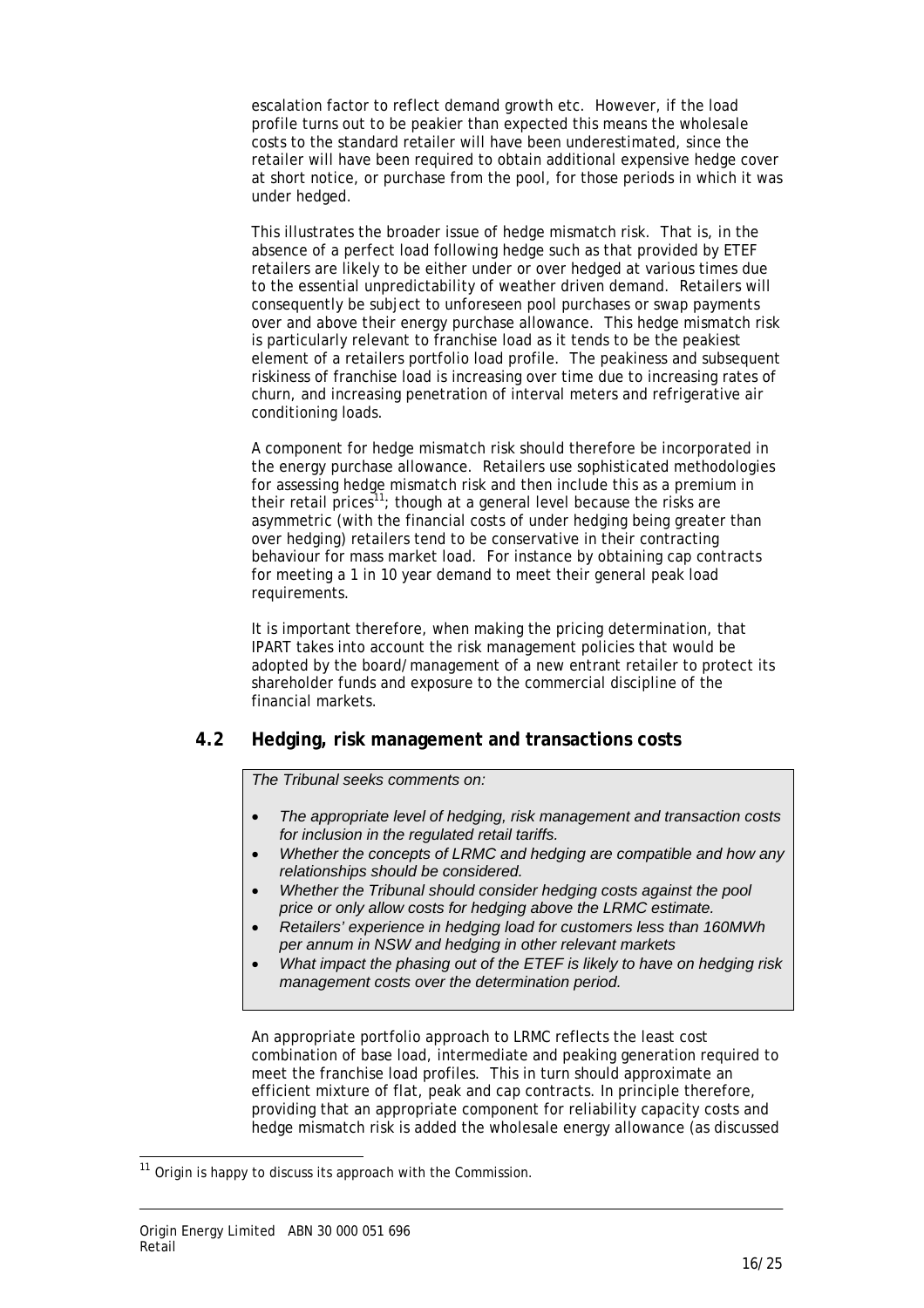previously), no further hedging costs need be included. Note, however, we strongly support the use of a different LRMC for each retail area (unlike the current methodology)

Another key issue will be the effect of phasing out of ETEF in a staged manner on energy allowance costs over time. ETEF represents a lower cost approach to managing the risks retailers face than is available in the market more generally (as it effectively operates as a fully sculpted internal hedge). To the extent therefore that ETEF is peeled off while franchise retail tariffs remain in place, the relevant market based wholesale cost that replaces it will be necessity be of a higher value (due to hedge mismatch risk essentially). Failure to account for this factor will result in assessment of costs that do not reflect the full portfolio costs of the incumbent retailers for supplying the franchise load (because of the changing mix of ETEF cover and market cover). More importantly, it will significantly underestimate the costs facing the new entrant retailer who has no access to ETEF.

It therefore may be appropriate and administratively simpler to assume immediate cessation of ETEF upon commencement of the next regulatory term. The wholesale cost allowance determined in this review with respect to franchise tariffs should commence immediately the next regulatory term begins. This would ensure incumbent retailers will face a consistent wholesale exposure throughout the determination period for their regulated customers.

To the extent that this means franchise retail tariffs may be above the level consistent with ETEF in the initial phases of the regulatory term this should not be an issue, as a greater level of headroom will enhance the scope for new retailers to enter the market and compete. This in fact should facilitate the withdrawal of ETEF over time and, importantly, is consistent with the basic premise of deregulation that markets are preferred to regulation for price discovery and determining efficient prices.

#### **4.3 Mass market new entrant retail operating costs**

*The Tribunal seeks comment on:* 

- *The appropriate level of mass market new entrant retail operating costs for inclusion in regulated retail tariffs.*
- *The experience of mass market new entrant retailers, both in NSW and other relevant markets.*

Mass market new entrant operating costs need to include all of the costs incurred in entering a new market. Given the relatively low levels of customer switching to new entrants to date, the scale economies in NSW are necessarily lower than in jurisdictions where a higher level of switching has occurred through customers selecting negotiated contracts (or their equivalent).

Origin supports the components of retail operating costs established by KPMG and referred to in EnergyAustralia's submission to the issues paper.<sup>12</sup> Importantly, the retail operating costs now include the explicit recovery of trading and risk management operational costs. These activities which are an essential part of a competitive market must be supported by highly skilled management and analyst teams with robust systems to forecast

 $\overline{a}$ 

<sup>&</sup>lt;sup>12</sup> EnergyAustralia (2006), page 42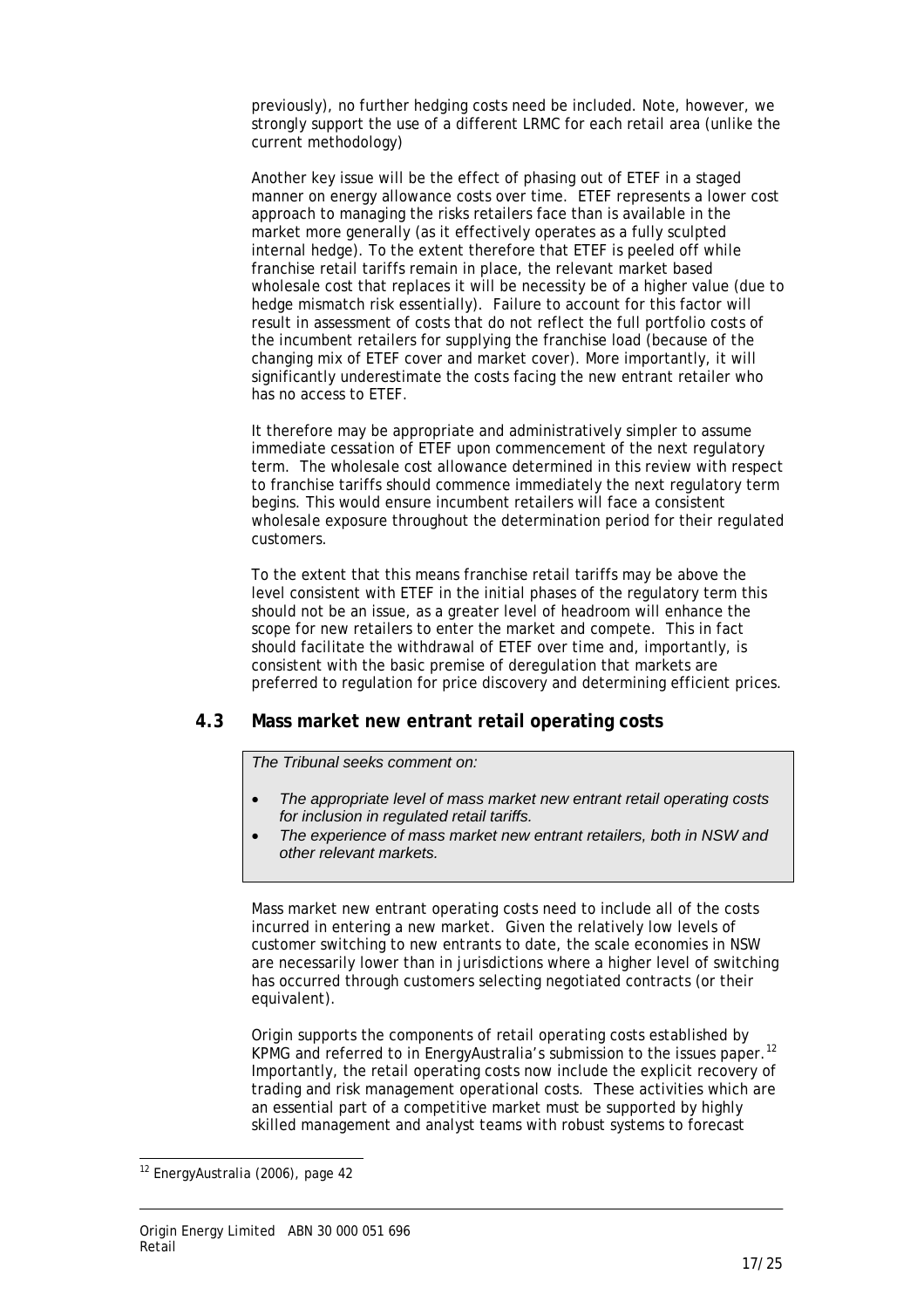demand, acquire contracts supply and monitor exposures on an hourly basis. These costs must be included in retail operating costs.

In addition, explicit recognition of customer acquisition and related costs is also required if new entrant operating costs are to be reflected in the forthcoming determination.

By their nature, new entrant retailers have to acquire their customer base through market initiated activity. In order to encourage new entrant activity these costs need to be acknowledged and recovered in establishing retail tariffs. An allowance for the amortisation of customer acquisition and related costs needs to be included in the cost base to ensure that retail tariffs adequately compensate new entrant retailers. The appropriate amortisation period for customer acquisition costs can be calculated on the estimated life cycle of a customer in a competitive market and can be referenced from other markets. Origin would be pleased to discuss our experience in other markets with the Tribunal on a confidential basis.

#### **4.4 Mass market new entrant retail margin**

*The Tribunal seeks views on the appropriate mass market new entrant retail margin to be included in regulated retail tariffs* 

Origin concurs with the Tribunal's assertion that retail margin must adequately reward investors for the risk associated with investing in an energy retail business. We also note that the existing net margin established in NSW under the current determination of approximately 2% has not encouraged competition nor attracted significant new entrant investment. Indeed, as noted previously, much of the existing churn in NSW is among incumbent retailers and the NSW market has not attracted the same interest from independent small retailers as we have seen in other jurisdictions.

When considering an appropriate mass market new entrant retail margin we believe that the Tribunal should make reference to other benchmarks such as retail margins in other jurisdictions where competition has been more robust. While there is no definitive statement of a sustainable new entrant retail margin we believe that the allowable retail margins in Victoria and South Australia, in particular, provide a useful reference point for the Tribunal's consideration.

When considering these benchmarks we urge that the Tribunal clearly establish whether the retail margin relates to the bundled retail tariff (i.e. N+R) or is calculated solely on the R component of the tariff. We note in particular that where the margin is calculated on the basis of the R component, there must be explicit recognition of the working capital costs associated with the time difference between payment for network services and energy costs to the NEM and the receipt of income from the customers. ESCOSA's determination of the electricity standing price in SA for the period 2004 – 2007 provides a useful analysis of these costs which formed part of the decision to allow a net retail margin of 10% on the R component.

Moreover, as noted in section 5 of this paper, the working capital costs will be directly affected by the policy decisions of the NSW Government and the Tribunal with respect to such matters as late payment fees and security deposits. The lower these charges are, the greater will be the working capital requirements of the business to fund delays in customer payments.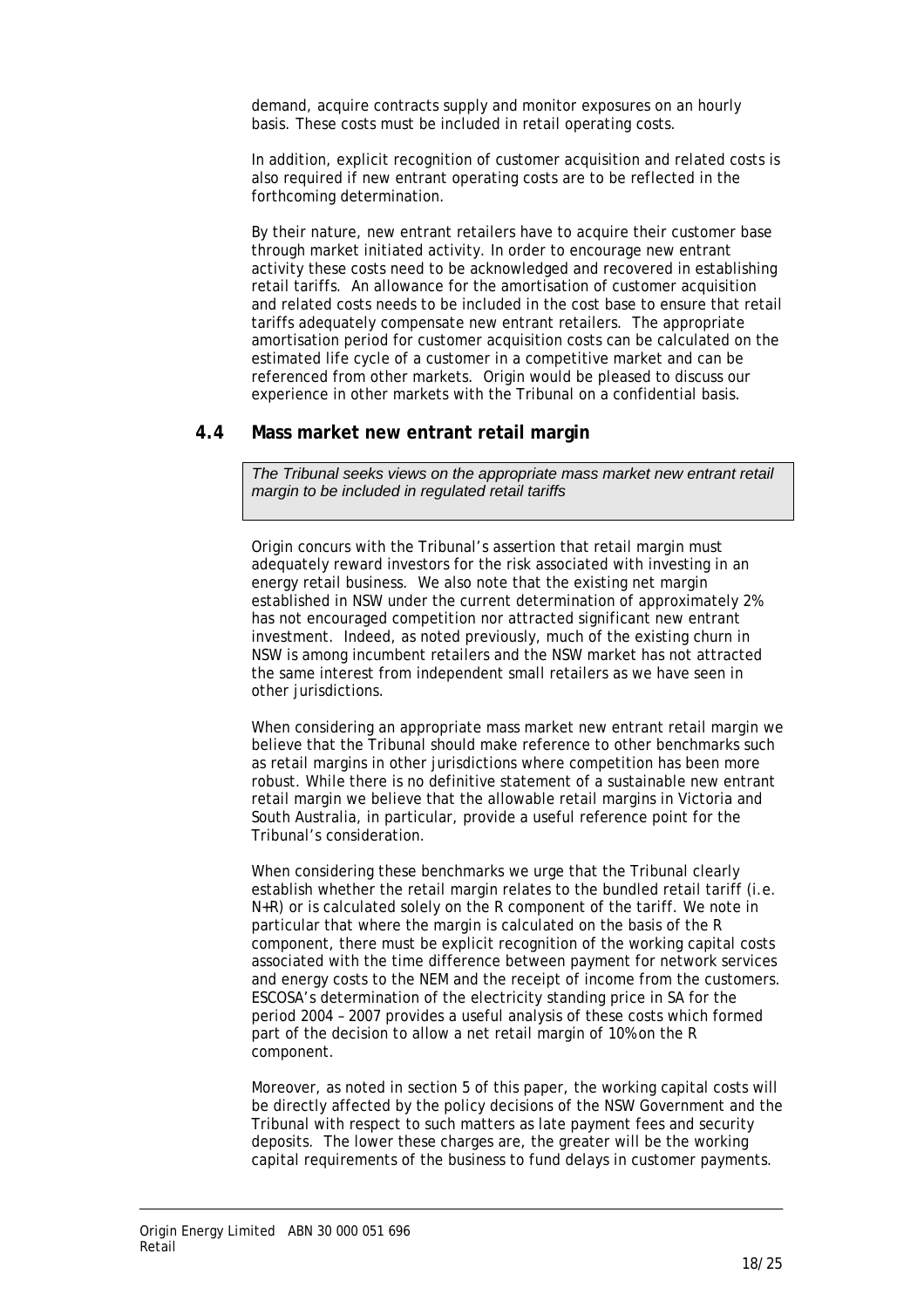### **4.5 Network charges**

*The Tribunal seeks views on how best to ensure that network charges are fully recovered by retailers.* 

Origin believes that the Tribunal needs to recognise that all network charges need to be fully passed through to customers. The transparent application of the N+R form of regulation will ensure the distinction between retail and network costs. Therefore, in assessing regulated tariff levels the Tribunal should examine the level of network tariffs and explicitly allow for their pass through to consumers.

We also reiterate our view that if any side constraints are to be included in the tariff determination that these constraints should only apply to the R component. Any constraints on a bundled retail tariff (i.e. N+R) will undermine the Tribunal's objective of cost reflectivity as well as impeding network price signals to consumers.

#### **4.6 Cost of compliance with green energy obligations**

*The Tribunal seeks comment from stakeholders on the appropriate allowance for such costs and how they might change during the course of the determination.* 

Regulated retail tariffs should include an allowance for the costs of complying with greenhouse policy measures, including the Mandatory Renewable Energy Target (MRET) and the Greenhouse Gas Abatement Scheme (GGAS). Retail prices that do not reflect the additional costs of sourcing electricity from less-greenhouse intensive energy sources would not provide an adequate signal to consumers to alter their behaviour. It is therefore important that retailers are able to fully pass-through the costs of meeting their obligations under MRET and GGAS.

Over the longer term, the costs of complying with MRET and GGAS will be determined by the long run marginal cost of producing certificates under the schemes (RECs and NGACs respectively). Therefore, Origin proposes an allowance linked to the projected long run marginal cost of new plant eligible to produce RECs and NGACs, consistent with the approach for wholesale electricity outlined in Section 4.1. This approach bypasses the uncertainty and volatility of short term AFMA contract prices and is more consistent with long term purchase contracts entered into by most retailers.

#### **4.7 Retailer NEM fees**

*The Tribunal seeks comment from stakeholders on the appropriate allowance for retailer NEM fees, and on whether these fees are expected to change significantly from their current levels.* 

Origin does not see any significant change to the scope of NEM fees; however, it would ask that the Tribunal index current NEM fees over the period of the determination.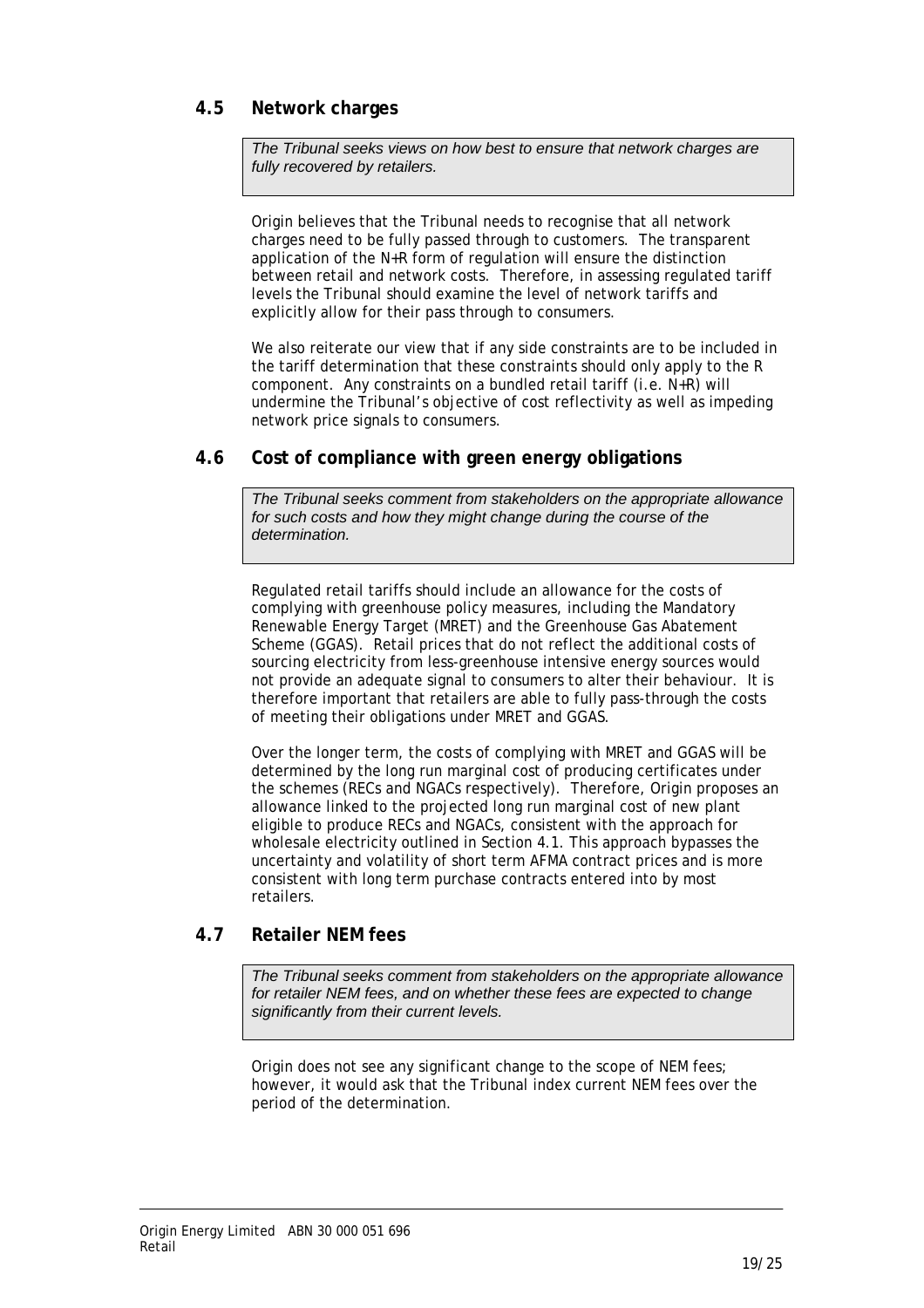### **4.8 Energy losses**

*The Tribunal seeks comment on the appropriate allowances to account for energy losses in supplying electricity.* 

Energy loss data is published by NEMMCO and distributors. Origin believes that losses should be explicitly included in the determination of regulated retail prices and the determination compensate for the potential of these losses to change over time. Further, to the extent that other costs are affected by the level of energy losses (for example NEM market fees) that this also is reflected in the regulated retail prices established.

#### **4.9 Optional Green Power component to all new (or moving) residential tariffs**

*The Tribunal seeks views on the most appropriate way to account for the requirement of energy retailers to offer a 10 per cent Green Power component to all new (or moving) residential tariffs.* 

Origin believes that the unregulated approach to any green power component should continue for the forthcoming determination period. Origin considers that attempting to prescribe any green power premium for regulated retail tariffs will not allow standard retailers the flexibility or incentive to purchase lowest cost renewable generation. Again, if standard retailers attempt to over recover against the (unregulated) green power component, they will face increased competition from new entrant retailers, if the underlying retail tariffs are cost reflective.

#### **4.10 Mechanism to capture costs of new schemes**

*Tribunal seeks views on:* 

- *The appropriate form of the mechanism that should be included.*
- *Whether 'material' should be defined in terms of a particular threshold.*

Origin agrees with the Tribunal requires a mechanism that allows the inclusion of the costs of new schemes (such as a National Emissions Trading Scheme) in determining regulated retail tariffs. The development of an appropriate competitive benchmark that would reflect the costs of complying with the scheme given the characteristics of the regulated customer base may be considered as an incremental (\$/KWh) cost to the WAPC applying to the R component.

Origin further considers that any new scheme introduced by a government or regulator is likely to be material in nature. As such, it does not agree that a threshold be considered.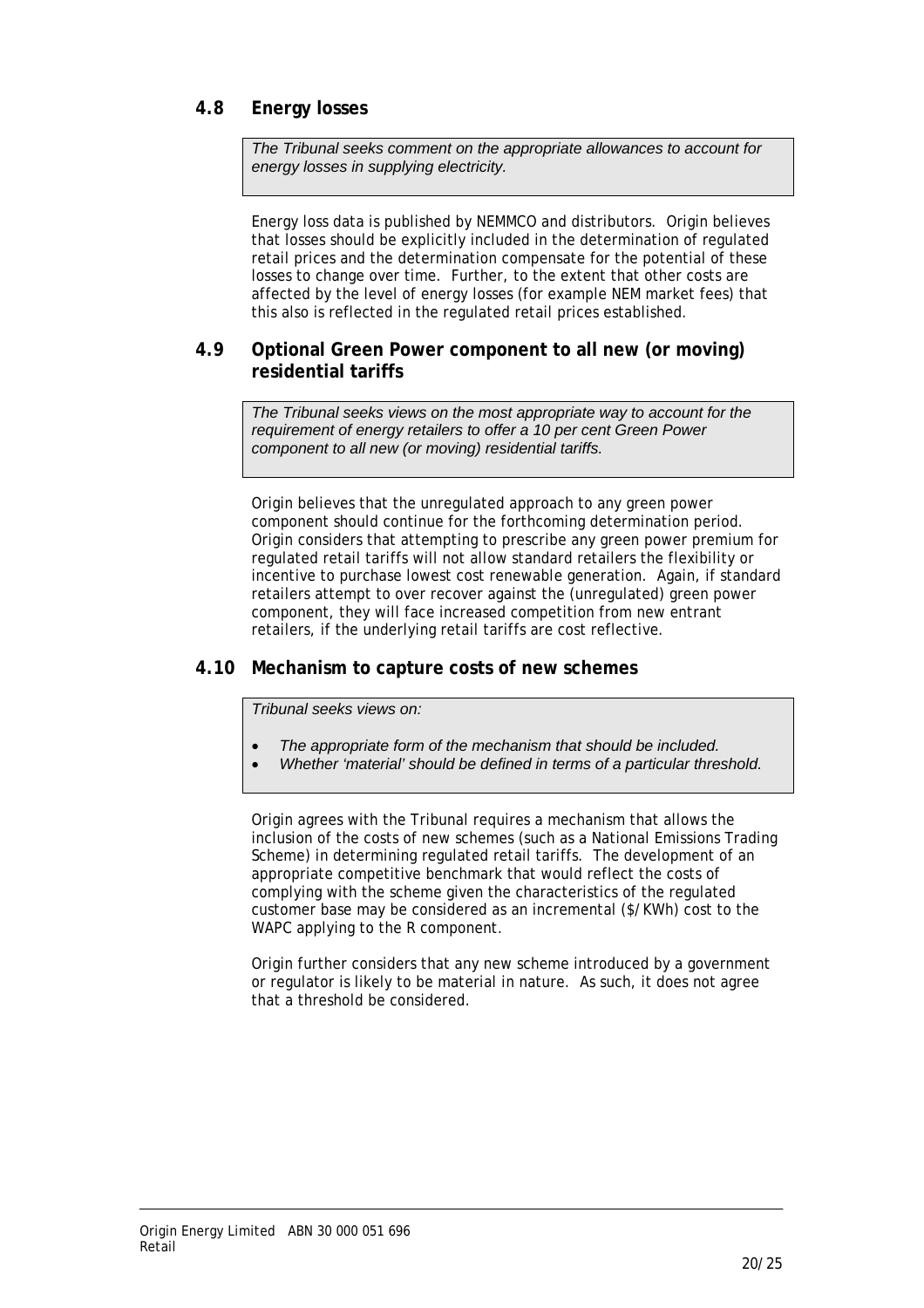# **5. Miscellaneous charges**

Origin's position on miscellaneous charges is that retailers should have the right to recover these costs in full from the market. Our strong preference is that it is allowable to recover these costs directly from the customer. Failure to do so only increases the retail cost to serve and ultimately forces the recovery of these costs from the entire customer base.

Origin recognises however that the Tribunal's review is limited to those miscellaneous charges identified in the *Electricity Supply Act* (1995). However, we also note the potential correlation between the approach to consumer regulation in general and the costs that need to be recovered by these fees or within the regulated price cap, a correlation that needs to be considered by IPART in setting appropriate levels for these charges.

For instance, regulatory policy on disconnection will impact on the extent and nature of security deposits and/or the direct cost to serve. If the regulator wishes to reduce disconnections as a matter of public policy, then the costs to the retailer of unpaid bills will rise, a cost that can be addressed either by increasing the reach and level of security deposits or providing greater allowance for bad debt within the retail operating cost or retail margin.

Similarly, late payment fees provide a mechanism to encourage timely payment of bills, and thus reduce the retailer's working capital requirements. If late payment fees are prohibited, or set below realistic levels, then greater allowance needs to be made in the working capital costs component of the retail operating costs or retail margin.

With respect to these particular charges we comment as follows:

#### **5.1 Security deposits**

*The Tribunal invites views on the appropriate level for security deposits, and on the circumstance in which a security deposit may be collected and refunded.* 

Origin notes that the current arrangements for collection and refunding of security deposits relate to standard retailers only.

#### **5.2 Late payment fees**

*The Tribunal invites views on the appropriate level for the late payment fee and information on the costs incurred by retailers where a customer does not pay a bill by the due date.* 

Origin would support increased flexibility in the setting of late payment fees for the forthcoming determination period. The current level of late payment fees limit the effectiveness of competition by reducing the scope of alternate arrangements that might be offered via negotiated contracts. Origin suggests that the Tribunal's oversight be limited to assessing the fair and reasonable nature of late payment fees, rather than setting an arbitrary fee. The current level of late payment fees in NSW is relatively low, and does not reflect the costs incurred by retailers or is likely to deliver sufficient incentive to customers to alter their payment behaviour.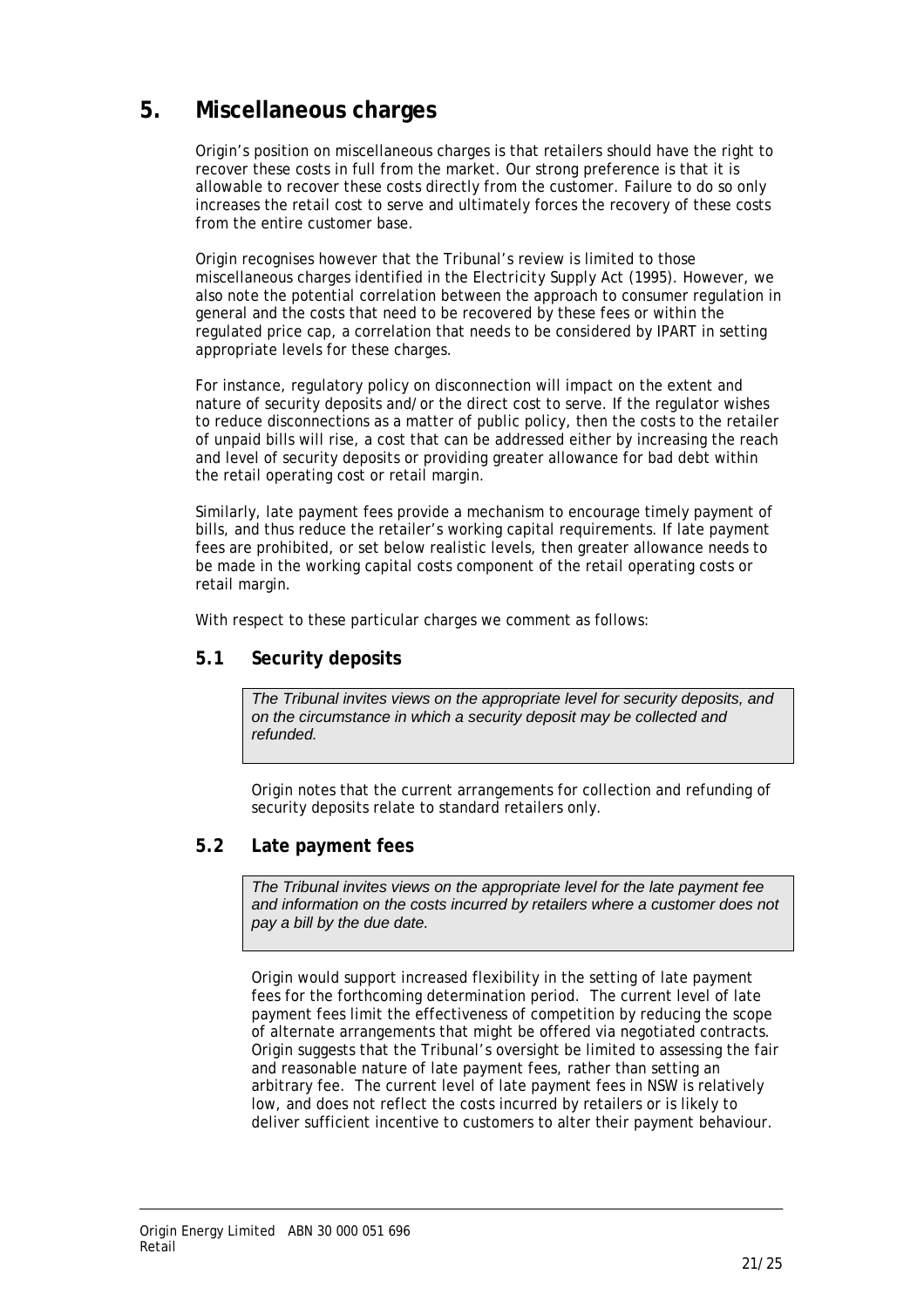## **5.3 Dishonoured bank cheque fees**

*The Tribunal invites views on the level of the dishonoured bank cheque fee.* 

As noted above, regulated retail prices need to reflect the costs that are borne currently by retailers. While endorsing the continuation of dishonoured bank cheque fees we note that customer payment channels have altered significantly. To this end we believe that such a fee be expanded to cover the growing and increasingly popular methods of payment that may result in the retailer incurring a fee from a financial institution (for example direct debit arrangements). Origin recognises that the Tribunal does not have the capacity to alter the legislation, but would support an amendment that catered for alternative payment options that may result in retailers incurring additional miscellaneous costs.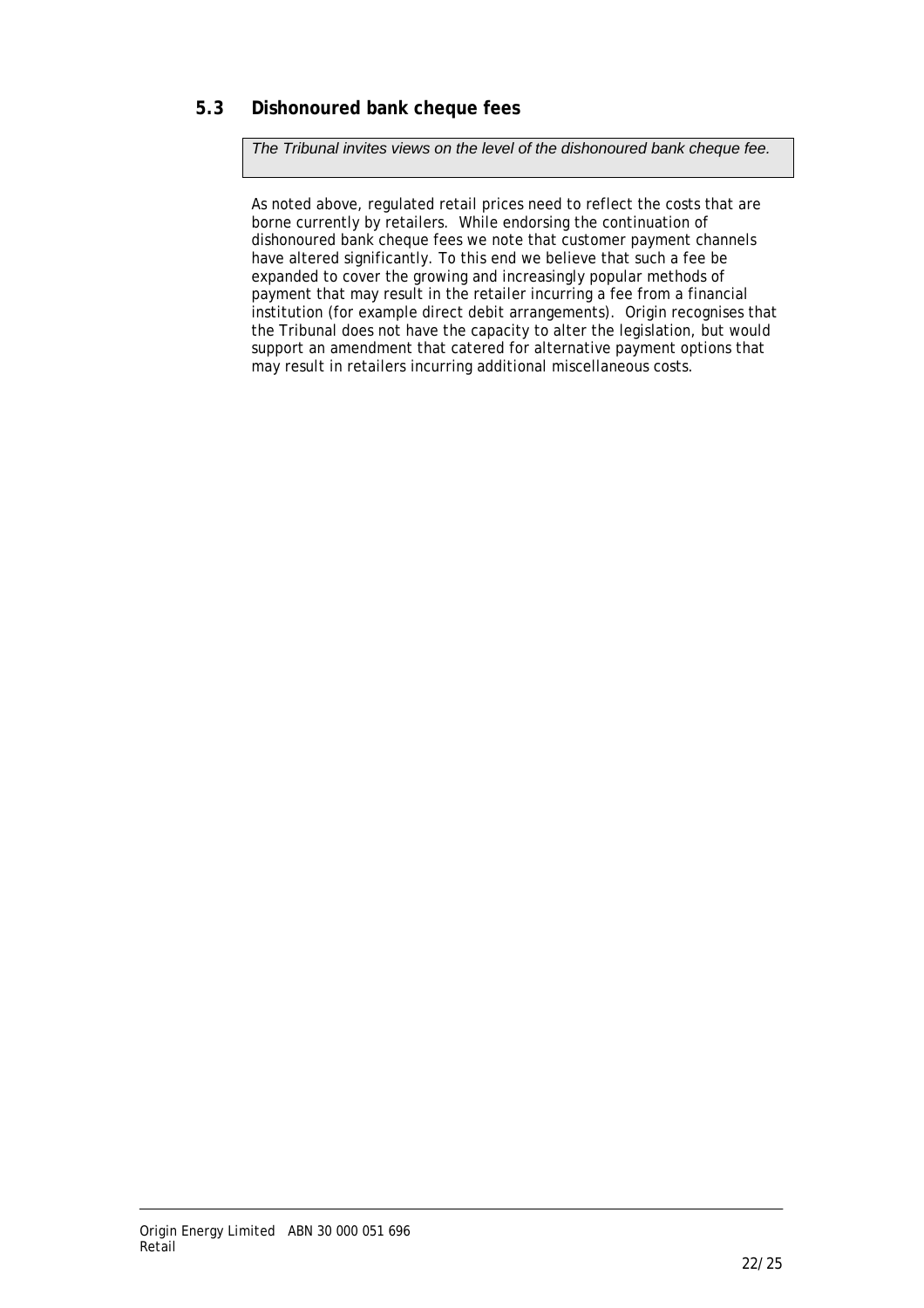# **Appendix 1**

 $\overline{a}$ 

#### Supporting Customers in Hardship

The customers that governments (and regulators) primarily seek to protect through ongoing state price regulation are those who have difficulty paying their energy bills for a range of reasons, but generally linked to low income; these are the 'hardship' or 'vulnerable' customers.13 The political perception of the circumstances of this group, and what might happen if price regulation is removed, is generally behind the political decisions to retain price regulation. We note recent Ministerial media statements that support this view.<sup>14</sup> This is also the customer group that regulators are asked to look at specifically to evaluate if they will be negatively affected by unwinding state price controls in the competitive environment.

In general, customers who have difficulty paying their bills are not disconnected, and are instead provided support in some form to assist them to get back on track and manage their ongoing consumption. Retailers achieve this outcome in conjunction with government and welfare agencies. If customers also have access to a range of offers, and the matter of price shock has been managed, any concerns that customers will be disadvantaged by removing state price control in a competitive environment can be addressed.

However, some stakeholders (specifically consumer low-income consumer advocates) appear concerned that the affordability problems for some customers may be exacerbated if price controls are unwound. A smaller subset of consumer advocates appears against competition in principle, and believes it to *necessarily* further disadvantage these consumers. The view seems to be that the characteristics of these low income customers are likely to render them unattractive to retailers, who will not want to compete for this customer segment. This absence of market discipline on price will mean that retailers who serve these customers can (theoretically) increase their prices, and thus amplify the financial pressure on the customer.<sup>15</sup> Retailers may also put these customers on contractual terms and conditions which create further disadvantage.

There are several ways to respond to these concerns.

First, we need to separate the issue of the causes of financial hardship from the issue of retail competition. Retailers have always been faced with the problem of how to reveal the differences between customers who cannot pay and customers who will not pay, and how to deal appropriately with customers experiencing problems with affordability of energy use. This has nothing to do with competition.

 $13$  The term 'hardship customer' is used frequently by those in the industry to denote those who are already within retailers' financial hardship processes or schemes (such as those in receipt of a Victorian Utility Relief Grant), or those who are mistakenly disconnected for reasons of non-payment. However, this definition is inadequate if we recognise that some customers may not have been captured by retailers' hardship schemes *or* have been disconnected for non-payment, but still might require assistance. These people may be currently experiencing financial hardship but are not (yet) recognised by the retailer as requiring assistance or disconnection, or they may have managed the current level of payment but would not be able to afford any price increase.

Thus the argument needs to recognise the *potential* for 'hardship' cases to be increased through either making a previously invisible group visible through changed work practices, or through creating new hardship cases through price increases. It is this group of customers that has been generally understood as those who are 'vulnerable', meaning they are more vulnerable than the norm to having problems with the affordability of their bills. However, as discussed, defining this group in any operational sense is problematic.

<sup>14</sup> See Bildstien, C. (2006) 'Scrapping price caps 'silliness'', *Adelaide Advertiser*, Business Journal, 22<sup>nd</sup> August, page 38.

<sup>&</sup>lt;sup>15</sup> Although it might be asked by how much retailers would increase their prices if they felt the customer could not pay anyway.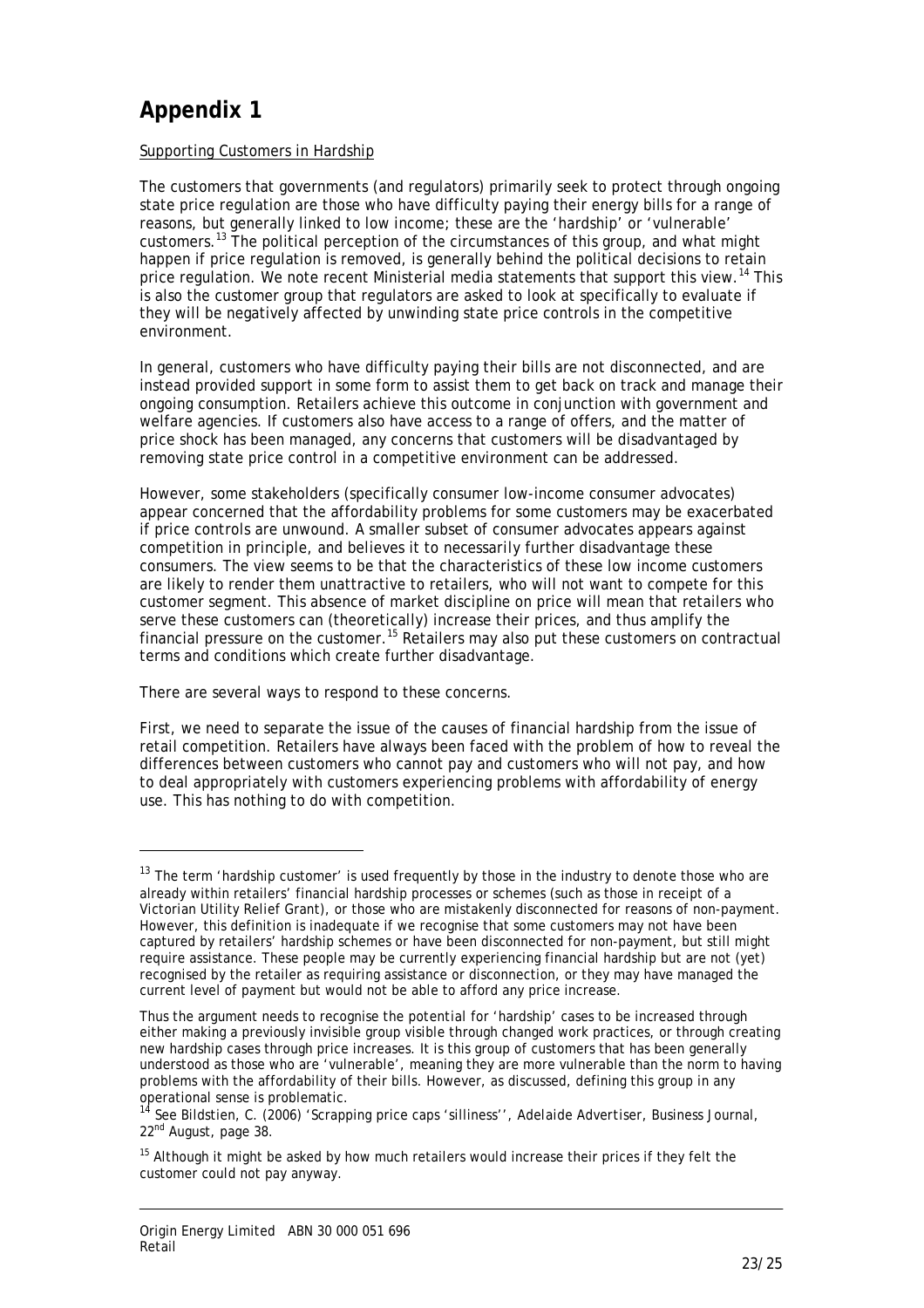There is also no evidence that retail competition exacerbates customers' experiences of hardship. In fact, disconnection rates and assistance for customers in hardship has improved significantly since competitive reforms (and privatisation) were carried out in Victoria. As shown in Figure 2 below, disconnections in Victoria were at their peak a decade ago, and electricity disconnections since full retail competition commenced have been lower than they were under the former state monopoly.





Source: ESC, *Energy Retail Businesses Comparative Performance Report for the 2004-05 Financial Year*, December 2005.

This effect may be for a range of reasons, such as increased accountability and regulatory scrutiny, but also includes the fact that competitive forces have made former public sector geographic monopolies far more attentive to brand, reputation and customer service.

Second, there is no evidence to support an argument that any customer group will be left out of the market based on socio-economic characteristics. As found by ESC in Victoria and ESCOSA in South Australia, customers of all types are being offered and are taking up market contracts. There are also no apparent data to support the argument that customers are being disadvantaged through inappropriate contractual terms and conditions.

Further, this group is essentially unable to be defined and targeted effectively in an objective, or systems focussed, way. This means retailers could not leave 'vulnerable' customers out of the market or seek to disadvantage them *even if they wanted to.<sup>16</sup>*

These combined issues mean that the only reliable method of detecting and assisting customers who are having difficulty paying their energy bills is to provide the environment where customers feel confident and comfortable enough to *self-identify* through communicating their current inability to pay. This environment must ensure each customer maintains self-respect, and as such, it should be empathetic and sensitive to customer issues. Following from this, we have found that the only way to

l

<sup>&</sup>lt;sup>16</sup> Targeting approaches or locating indicators involves unpicking a range of complicated issues that affect people's lives, such as:

<sup>•</sup> differentiating long-term problems with bill affordability (e.g. high medical appliance bills and sole reliance on a disability pension for income) from short- to medium-term hardship (e.g. sudden loss of unemployment when there are multiple bills due); and

<sup>•</sup> differentiating those who are having difficulty paying for preventable reasons (e.g. poor prioritising in budgeting, or use of energy inefficient appliances) and assisting them through financial counselling or energy efficiency advice, from customers whose difficulty paying is more chronic and pervasive, and whose issues are less able to be resolved.